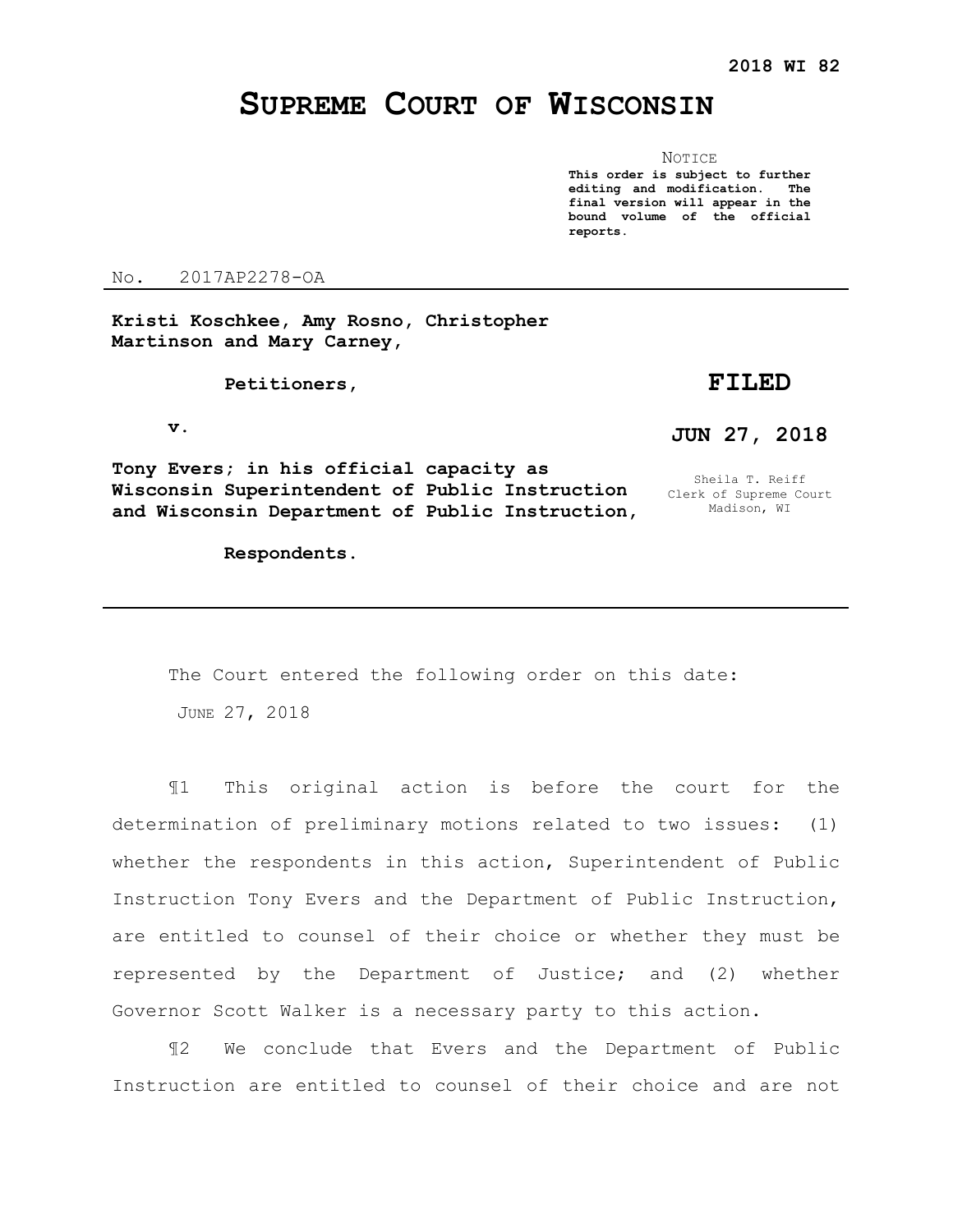required to be represented by the Department of Justice. Further, we conclude that the governor is not a necessary party to this action. Accordingly, we grant Evers' and the Department of Public Instruction's motion to deny substitution of counsel and to disqualify the attorney general from appearing on behalf of respondents and deny the Department of Justice's cross-motion to strike the appearance by attorneys Ryan Nilsestuen and Benjamin R. Jones. We further decline to order that the governor be joined as a necessary party.

I

¶3 In this original action, petitioners seek a declaratory judgment that Superintendent of Public Instruction Tony Evers (Evers) and the Department of Public Instruction (DPI) must comply with the REINS Act, 2017 Wis. Act 57. Generally, the REINS Act requires an agency proposing an administrative rule to submit the proposed rule to the "department of administration, which shall make a determination as to whether the agency has the explicit authority to promulgate the rule as proposed in the statement of scope and shall report the statement of scope and its determination to the governor who, in his or her discretion, may approve or reject the statement of scope." 2017 Wis. Act 57, § 3; Wis. Stat. § 227.135(2).

¶4 The record reflects that, upon the filing of the original action petition, a dispute arose between DPI and the Department of Justice (DOJ) regarding which entity would provide representation for Evers and DPI in this case. On the same day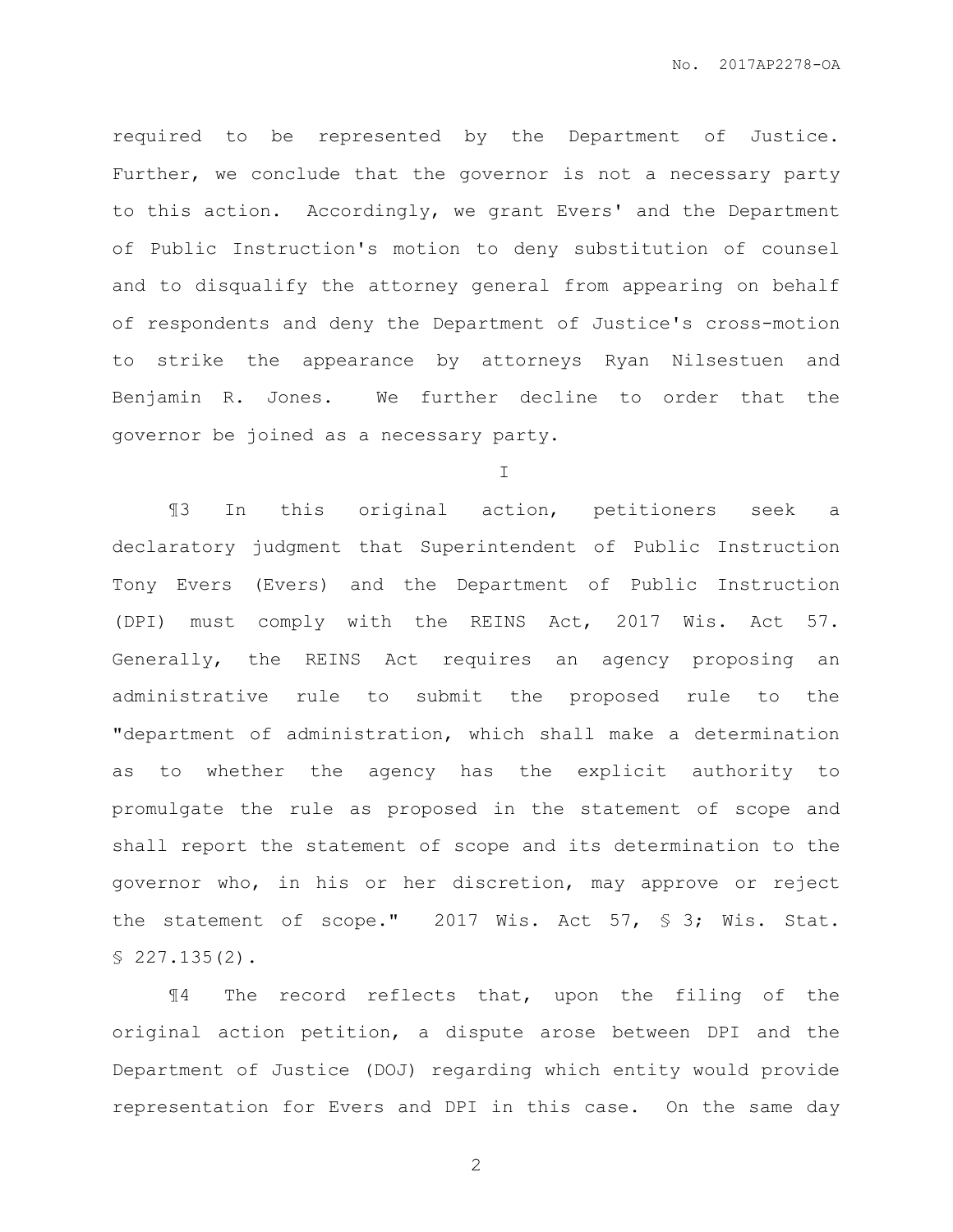the original action petition was filed, DPI's in-house counsel initiated correspondence with DOJ regarding representation. DOJ indicated that it was of the position that the REINS Act applies to Evers and DPI. This position is contrary to that taken by Evers and DPI.

¶5 DPI in-house attorneys filed a notice of appearance with the court, and notified DOJ that they would not be referring this matter to DOJ for representation. DOJ responded by filing its own notice of appearance and substitution of counsel. Further, DOJ informed DPI attorneys that the governor had requested that DOJ take over representation of Evers and DPI. By letter, Evers notified the attorney general that he was terminating DOJ's representation.

¶6 Evers and DPI filed a motion to deny substitution of counsel and to disqualify the attorney general from appearing on their behalf. In response, DOJ filed a cross-motion to strike the appearance by DPI's in-house counsel, Ryan Nilsestuen and Benjamin R. Jones. We address both of these motions in this order. Additionally, the court sua sponte raised the issue of whether the governor is a necessary party to this action and we also address that issue.

#### II

¶7 We address first who will represent Evers and DPI in this action. Specifically, we examine whether Evers and DPI should be represented by counsel of their choice or by DOJ. Evers and DPI assert that they are entitled to be represented by their own counsel. Conversely, DOJ argues that it is to take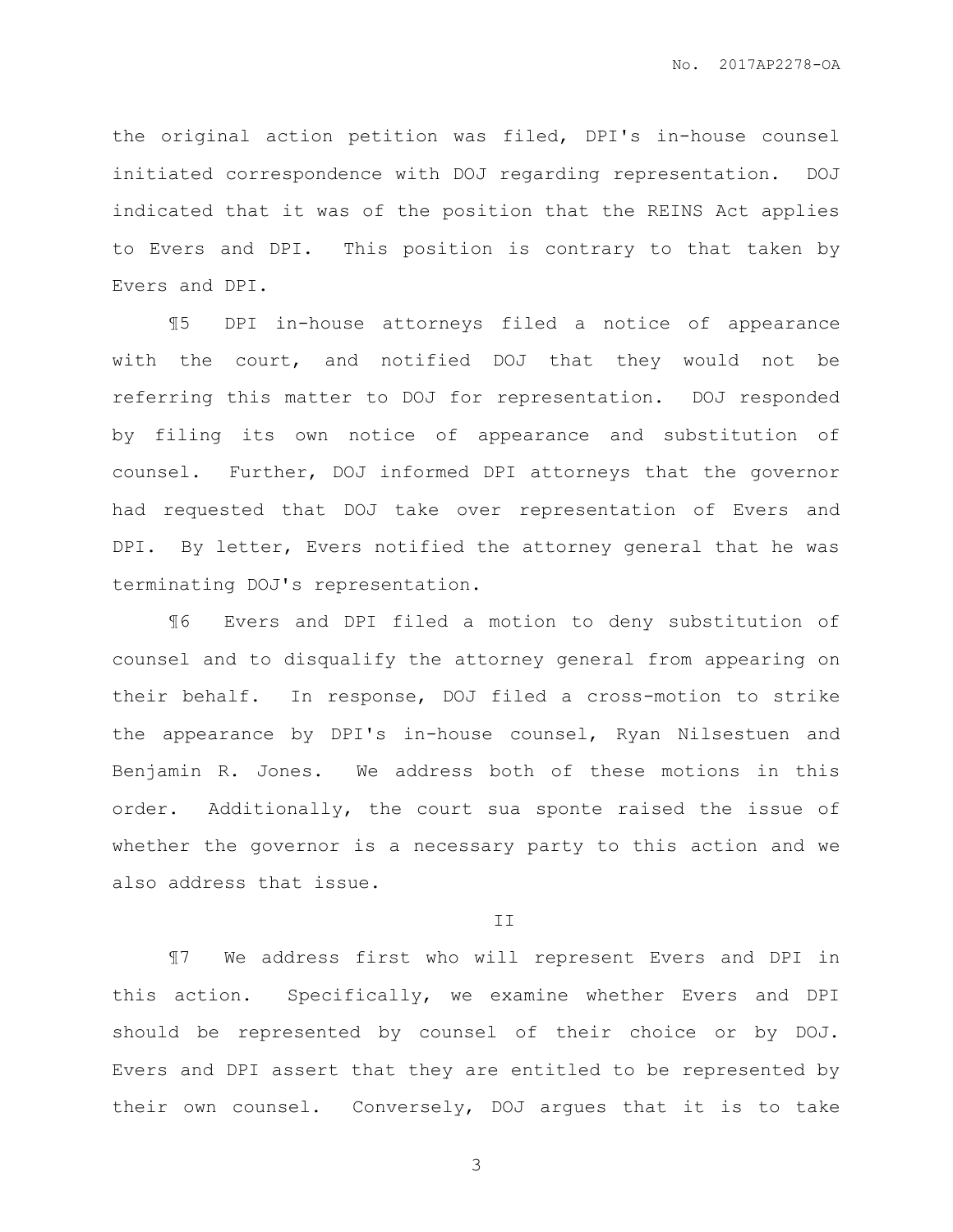over the representation of Evers and DPI and to determine Evers and DPI's litigation position.

¶8 This court is vested with authority by the Wisconsin Constitution.<sup>1</sup> Specifically, this court has "superintending and

 $\overline{a}$ 

This court possesses inherent power, which includes the court's superintending authority. Our inherent power includes "all judicial powers essential to carry out the judicial functions delegated to [us]." In re Kading, 70 Wis. 2d 508, 517, 235 N.W.2d 409 (1975). The dissent's disclaimer of our exercise of superintending authority here is inconsistent with the court's inherent power to appoint an attorney in a civil case. This power, although most often exercised to preserve the constitutional rights of indigent criminal defendants, is not limited to constitutional or statutory grace, to criminal cases, or to litigants who are indigent.

A court's inherent power to appoint counsel is not derived from an individual litigant's constitutional right to counsel, but rather is inherent to serve the interests of the circuit court. . . . In rare cases a court may find a compelling judicial need for appointment of an attorney for a party even though that party may have neither a constitutional nor a statutory right to counsel. A court may use its inherent discretionary authority to appoint counsel in furtherance of the court's need for the orderly and fair presentation of a case.

(continued)

 $1$  The dissent fails to acknowledge the focus of our discussion. This order does not address the constitutional authority of the superintendent of public instruction. Rather, it addresses the authority of the Wisconsin Supreme Court. Unlike the dissent, we save for another day the substantive issues addressing the constitutional authority of the superintendent of public instruction.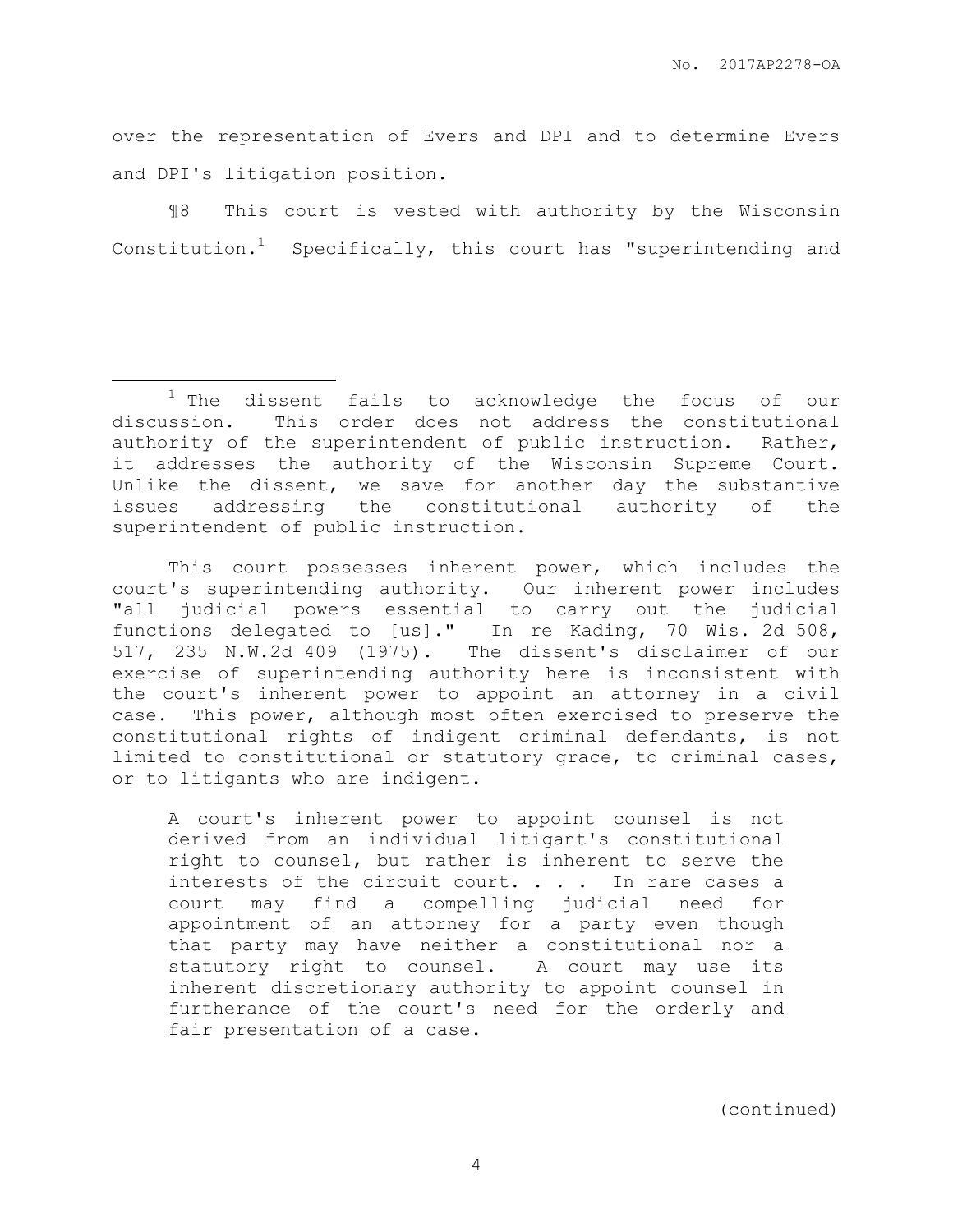administrative authority over all courts." Wis. Const. art. VII, § 3. Our superintending power is "as broad and as flexible as necessary to insure the due administration of justice in the courts of this state." In re Kading, 70 Wis. 2d 508, 520, 235 N.W.2d 409 (1975). "If this power were strictly limited to the situations in which it was previously applied, it would cease to be superintending, since this word definitely contemplates ongoing, continuing supervision in response to changing needs and circumstances." Id.

¶9 "[T]he primary duty of the courts as the judicial branch of our government is the proper and efficient administration of justice." In re Integration of the Bar, 5 Wis. 2d 618, 622, 93 N.W.2d 601 (1958). Essential to such a duty is the inherent supervisory power over the practice of law. Herro, McAndrews & Porter, S.C. v. Gerhardt, 62 Wis. 2d 179, 184, 214 N.W.2d 401 (1974). "The practice of law in the broad sense, both in and out of the courts, is [] a necessary part of

 $\overline{a}$ 

Joni B. v. State, 202 Wis. 2d 1, 10-11, 549 N.W.2d 411 (1996) (internal citations omitted). Furthermore, "the legislature may not place an unreasonable burden on or substantially interfere with the judiciary's exercise of that power," id. at 10, and this authority is not limited, as the dissent suggests, to the appointment of amicus counsel. This is indeed an exceptional case, and one in which the superintendent and DPI's request for independent counsel furthers the court's need for the orderly and fair presentation of the case. Moreover, where, as here, we sit as the trial court in an original action, exercising our authority to appoint counsel is entirely logical; that is, we are not, as the dissent suggests, merely "supervis[ing ourselves]." See dissent, ¶42.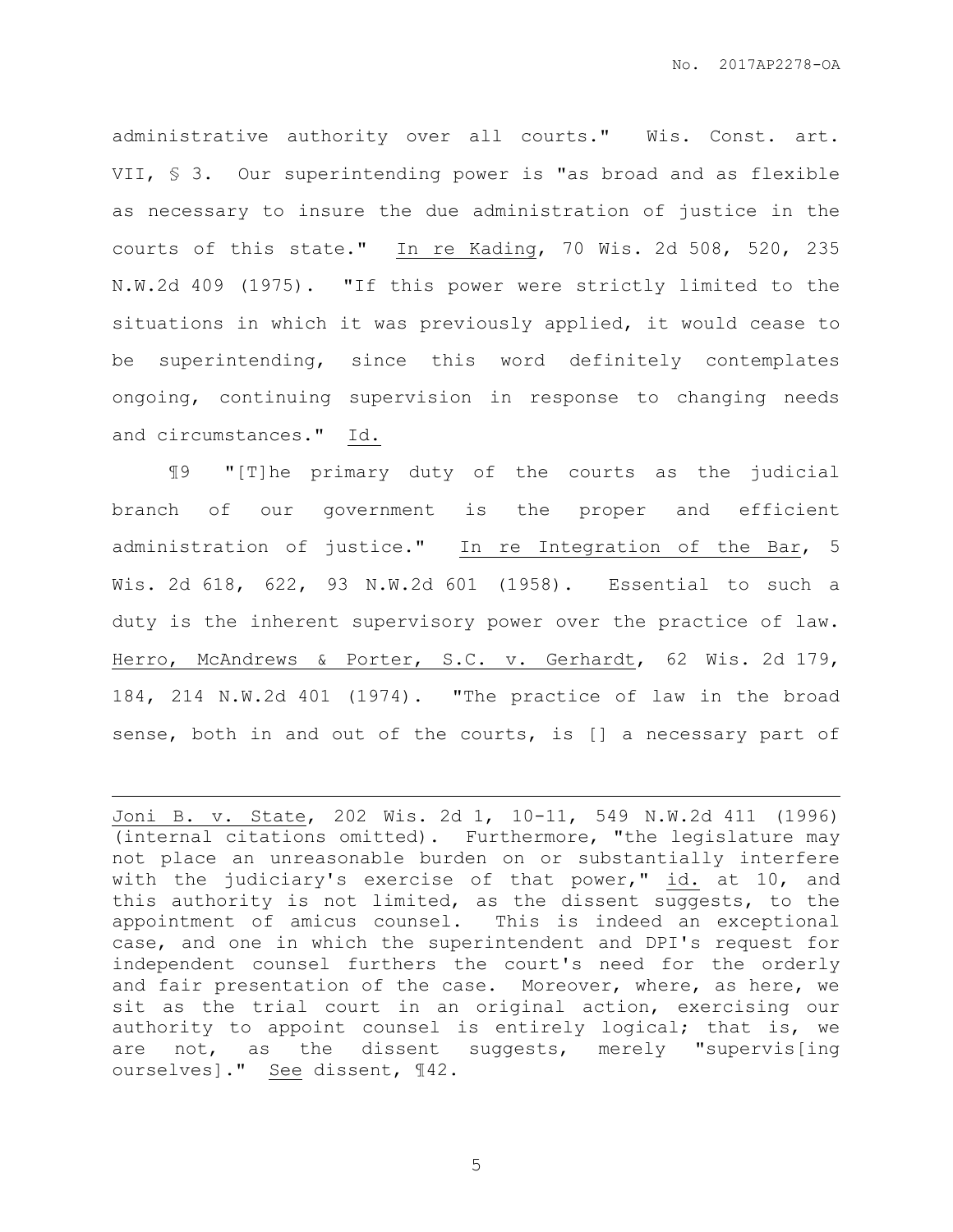and is [] inexorably connected with the exercise of the judicial power . . . ." In re Integration of the Bar, 5 Wis. 2d at 622.

¶10 "[T]he regulation of the practice of the law is a judicial power and is vested exclusively in the supreme court" by way of Article VII of the Wisconsin Constitution. State ex rel. Reynolds v. Dinger, 14 Wis. 2d 193, 206, 109 N.W.2d 685 (1961); see State ex rel. Fiedler v. Wisconsin Senate, 155 Wis. 2d 94, 105-06, 454 N.W.2d 770 (1990). Once an attorney has been "admitted to practice law, he or she is subject to the judiciary's inherent and exclusive authority to regulate the practice of law." Fiedler, 155 Wis. 2d at 103.

¶11 This case presents a dispute regarding the representation of a client. Representation of a client before this court is most certainly the "practice of law." See SCR 23.01(3) (defining the practice of law to include "[r]epresentation of another entity or person(s) in a court"). It is thus within the purview of our superintending authority to decide a question of representation.

¶12 Our supervisory authority is not to be invoked lightly. State v. Jennings, 2002 WI 44, ¶15, 252 Wis. 2d 228, 647 N.W.2d 142. Whether we choose to exercise our supervisory authority in a given situation is a matter of judicial policy rather than one relating to the power of this court. In re Phelan, 225 Wis. 314, 320, 274 N.W. 411 (1937). However, the "necessities of justice" require us to exercise our superintending authority here. See Arneson v. Jezwinski, 206 Wis. 2d 217, 225, 556 N.W.2d 721 (1996). We determine that our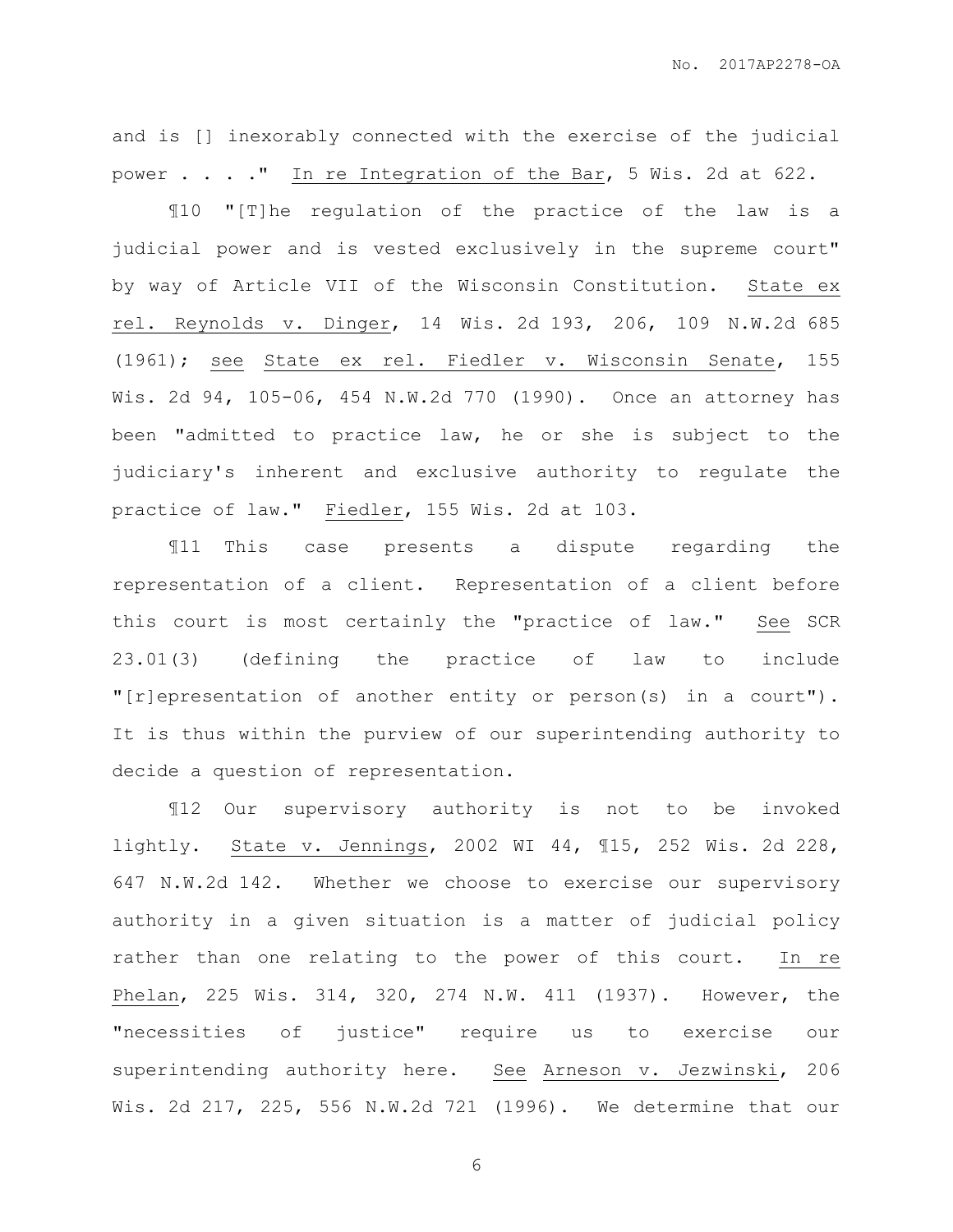superintending authority over the courts and over the practice of law gives this court the power to resolve disputes regarding representation. Accordingly, on the facts of this case, we exercise our superintending authority to determine that Evers and DPI are entitled to counsel of their choice and are not required to be represented by DOJ.

¶13 We reach this conclusion because we are concerned about the implications of DOJ's argument. First, accepting DOJ's argument would foist upon Evers and DPI an attorney they do not want (and have discharged), taking a position with which they do not agree. This could have ethical implications for DOJ attorneys.<sup>2</sup> Second, accepting DOJ's argument would give the attorney general breathtaking power. It would potentially make the attorney general a gatekeeper for legal positions taken by constitutional officers, such as the governor or justices of this court sued in their official capacity.<sup>3</sup> DOJ's position would not allow a constitutional officer to take a litigation position contrary to the position of the attorney general. We decline to adopt this view.

 $\overline{a}$ 

 $2$  See SCR 20:1.16(a)(3) ("a lawyer shall not represent a client or, where representation has commenced, shall withdraw from the representation of a client if  $\ldots$  the lawyer is discharged.").

<sup>&</sup>lt;sup>3</sup> Such a result appears to be at odds with this court's practice of appointing counsel for a "court, for judges sued in their official capacity . . . and for boards, commissions and committees appointed by the supreme court." See SCR 81.02(1).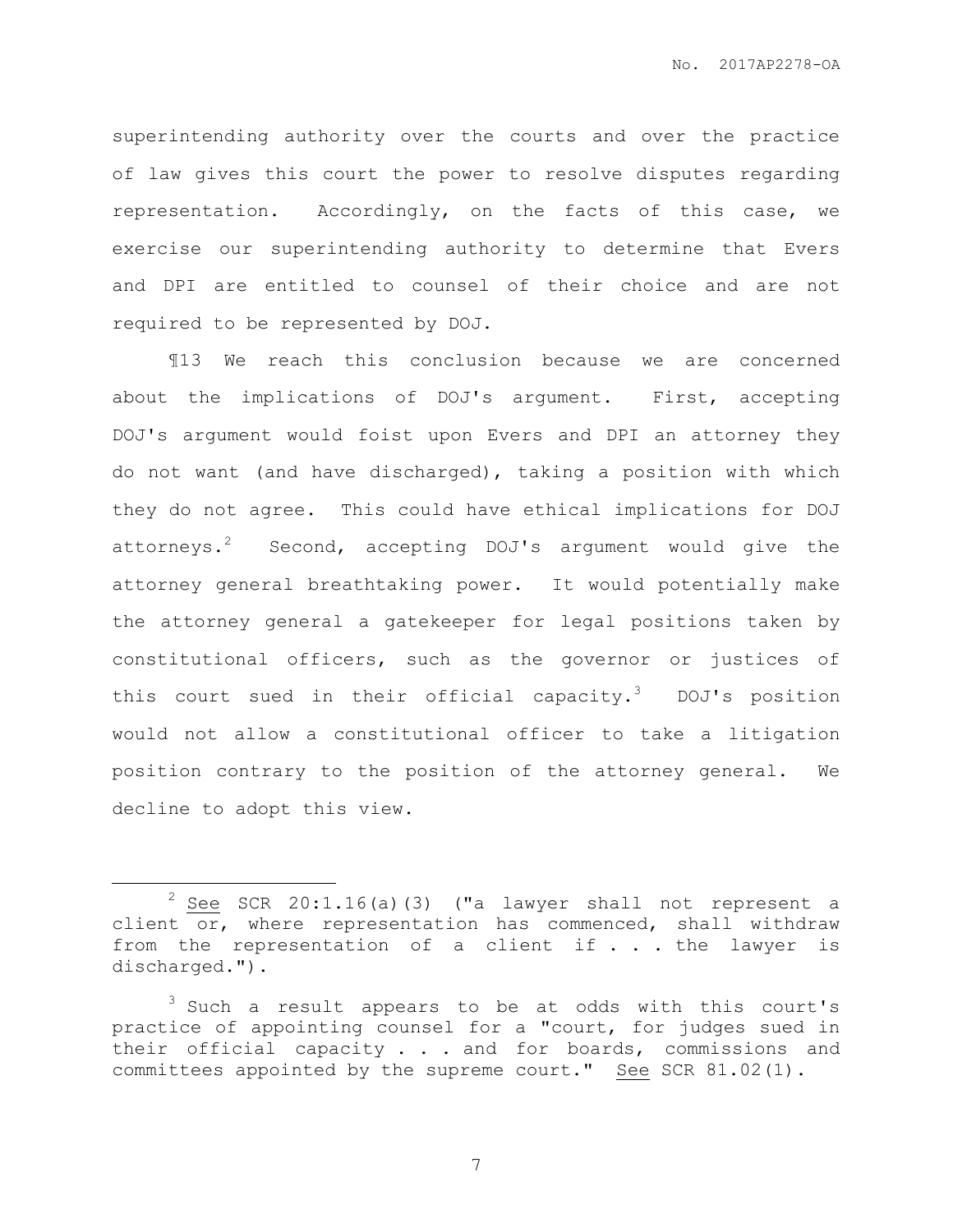¶14 This case serves as a good example as to why DOJ's position cannot be accepted. On its merits, this suit is about the constitutional scope of the superintendent's power. The superintendent cannot protect such power without a lawyer to argue his position. DOJ has indicated that it will not argue the superintendent's position, but its own. Accepting DOJ's position would leave no way to determine the scope of the powers vested in a constitutional officer and would essentially leave the attorney general, and not this court, to decide the scope of the superintendent's constitutional authority.

¶15 Thus, we grant Evers and DPI's motion to deny substitution of counsel and to disqualify the attorney general from appearing on behalf of respondents and deny DOJ's crossmotion to strike the appearance by attorneys Ryan Nilsestuen and Benjamin R. Jones.

#### III

¶16 We address next whether the governor must be joined as a necessary party to this action. The parties direct us to two possible statutory bases for our consideration. We examine each in turn.

A

¶17 DOJ directs us to Wis. Stat. § 803.03(1), which provides that a party shall be joined if any of three criteria apply: (1) in the person's absence complete relief cannot be accorded among those already parties; (2) the person claims an interest relating to the subject of the action and is so situated that the disposition of the action in the person's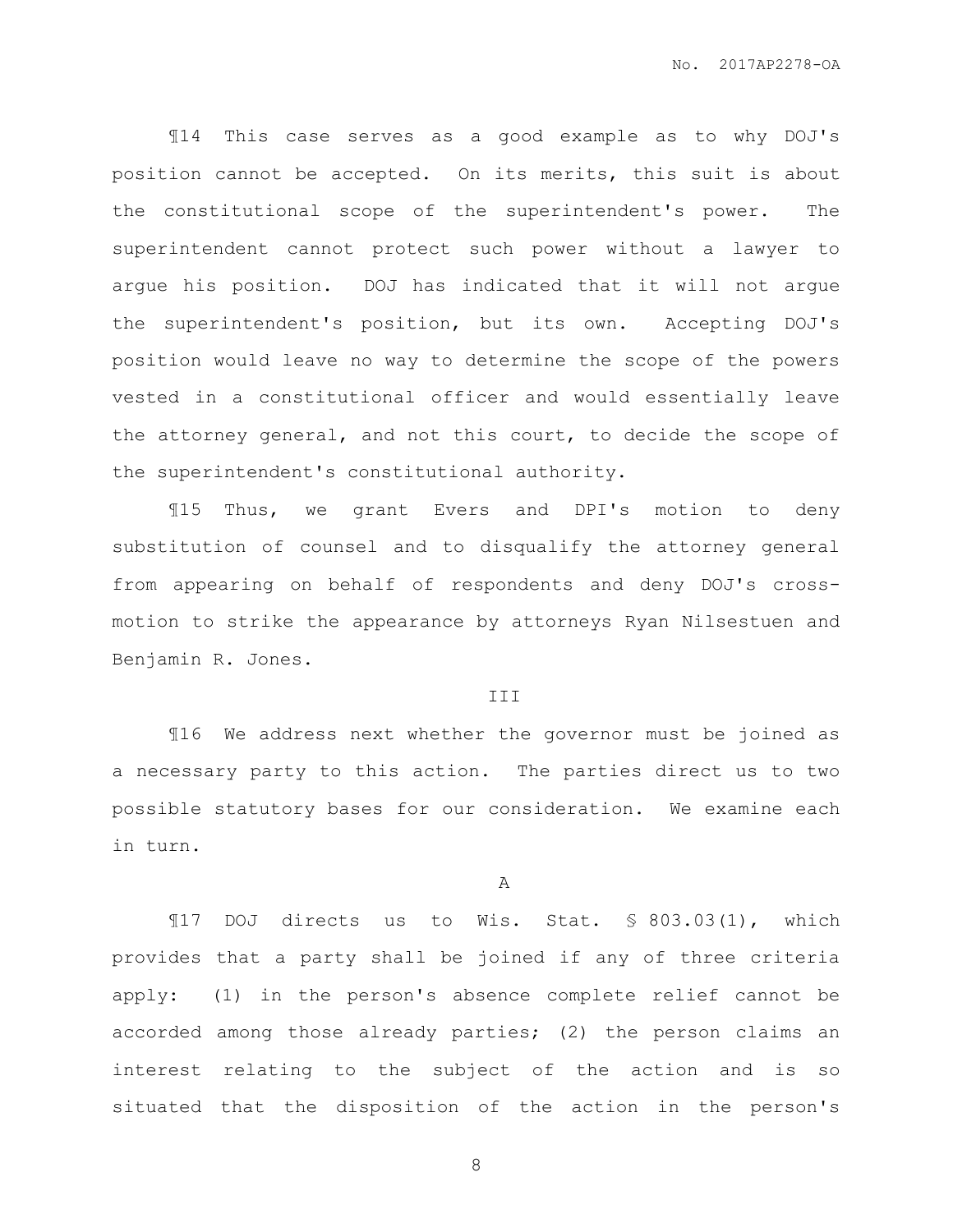absence may as a practical matter impair or impede the person's ability to protect that interest; or (3) the disposition of the action would leave any of the persons already parties subject to a substantial risk of incurring double, multiple or otherwise inconsistent obligations by reason of his or her claimed interest.

¶18 None of the criteria set forth in Wis. Stat. § 808.03(1) is fulfilled. First, complete relief can be afforded even in the governor's absence. See § 803.03(1)(a). In examining this prong of the statute, we look to the requested relief for guidance. This is a declaratory judgment action seeking a declaration that Evers and DPI must comply with the REINS Act. Although the governor does have a role to play in the promulgation of rules pursuant to the REINS Act, a declaration would have the same effect on him whether he participates as a party or not.

¶19 The REINS Act, Wis. Stat. § 227.135(2), sets forth a task for both the Department of Administration and the governor. Pursuant to § 227.135(2), an agency seeking to promulgate a rule "shall present the statement [of scope] to the department of administration, which shall make a determination as to whether the agency has the explicit authority to promulgate the rule as proposed in the statement of scope and shall report the statement of scope and its determination to the governor who, in his or her discretion, may approve or reject the statement of scope." Similarly, § 227.185 provides a responsibility for the governor: "After a proposed rule is in final draft form, the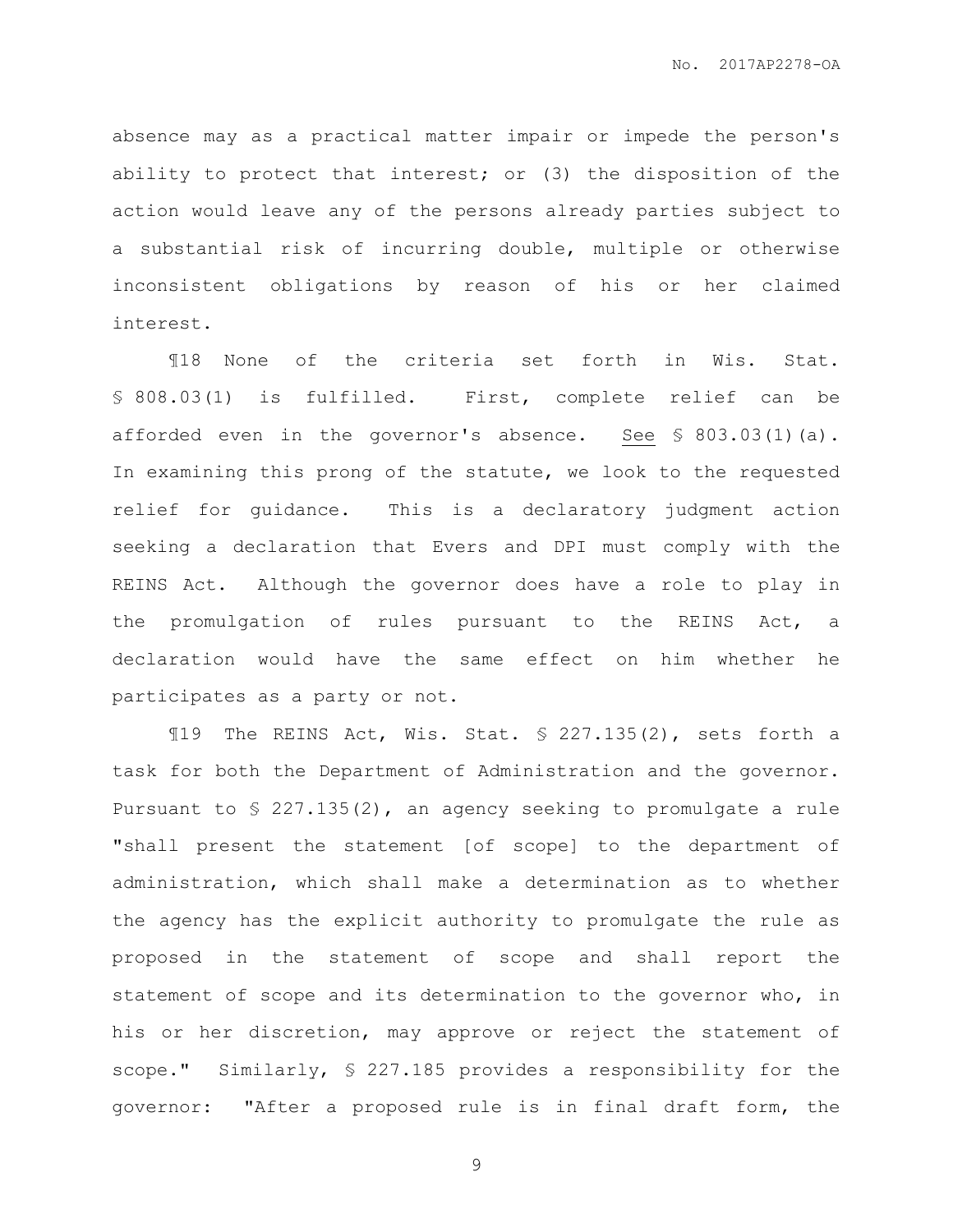agency shall submit the proposed rule to the governor for approval. The governor, in his or her discretion, may approve or reject the proposed rule."

¶20 This case raises the question of whether DPI must submit a scope statement to the governor in the first instance. It does not raise the question of what the governor does with a scope statement if submitted. A declaration in this case will not affect the governor's responsibilities under the REINS Act. The governor will still review a scope statement if he receives one whatever the outcome of this case.

¶21 Second, not participating as a named party in this case will not as a practical matter impair or impede the governor's ability to protect his interest. See Wis. Stat. § 803.03(1)(b)1. Although case law does not state a clear test for when one has an "interest" in the context of § 803.03(1)(b)1., we take guidance from Dairyland Greyhound Park, Inc. v. McCallum, 2002 WI App 259, ¶15, 258 Wis. 2d 210, 655 N.W.2d 474. "The relevant inquiry in Wisconsin is thus not whether a prospective party has a legal or legally protected interest in the subject of an action, but whether the person or entity has an interest of such direct and immediate character that the [prospective party] will either gain or lose by the direct operation of the judgment." Id. (internal quotations and citation omitted).

¶22 As stated above, the governor will neither gain nor lose by direct operation of the judgment here. His obligation remains the same no matter the outcome—to review a scope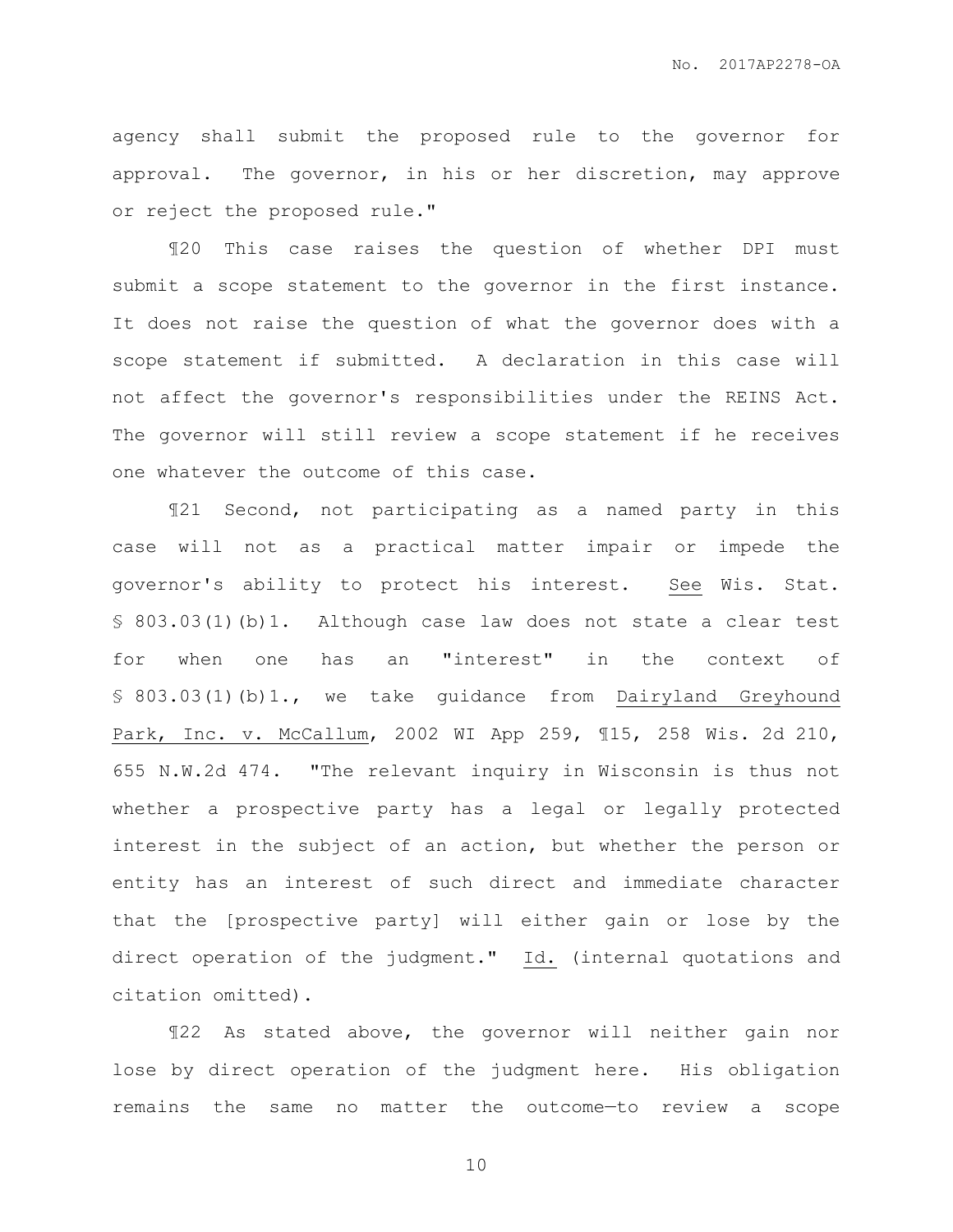statement if presented. The governor therefore has no legally protectable "interest" that would require necessary party status pursuant to Wis. Stat.  $\frac{1}{5}$  803.03(1)(b)1.<sup>4</sup> Finally, the governor's absence will not leave any person who is already a party subject to a substantial risk of incurring double, multiple or otherwise inconsistent obligations. See Wis. Stat. § 803.03(1)(b)2.

¶23 In sum, none of the criteria set forth in Wis. Stat. § 803.03(1) is fulfilled. Accordingly, § 803.03(1) cannot serve as authority for joining the governor as a necessary party.

B

¶24 We address next DPI's argument that the governor is a necessary party pursuant to the Declaratory Judgment Act. Wisconsin Stat. § 806.04(11) states in part: "When declaratory relief is sought, all persons shall be made parties who have or claim any interest which would be affected by the declaration, and no declaration may prejudice the right of persons not parties to the proceeding."

¶25 "[T]he Declaratory Judgment Act does not require 'the joinder as parties, in a declaratory action to determine the validity of a statute or ordinance, of any persons other than the public officers charged with the enforcement of the

 $\overline{a}$ 

 $4$  This is not to say that the governor cannot participate as amicus curiae in this case. Further, pursuant to Wis. Stat. § 806.04(11), "[i]f a statute, ordinance or franchise is alleged to be unconstitutional, the attorney general shall also be served with a copy of the proceeding and be entitled to be heard." It appears that the attorney general and the governor are in accord as to their position in this case.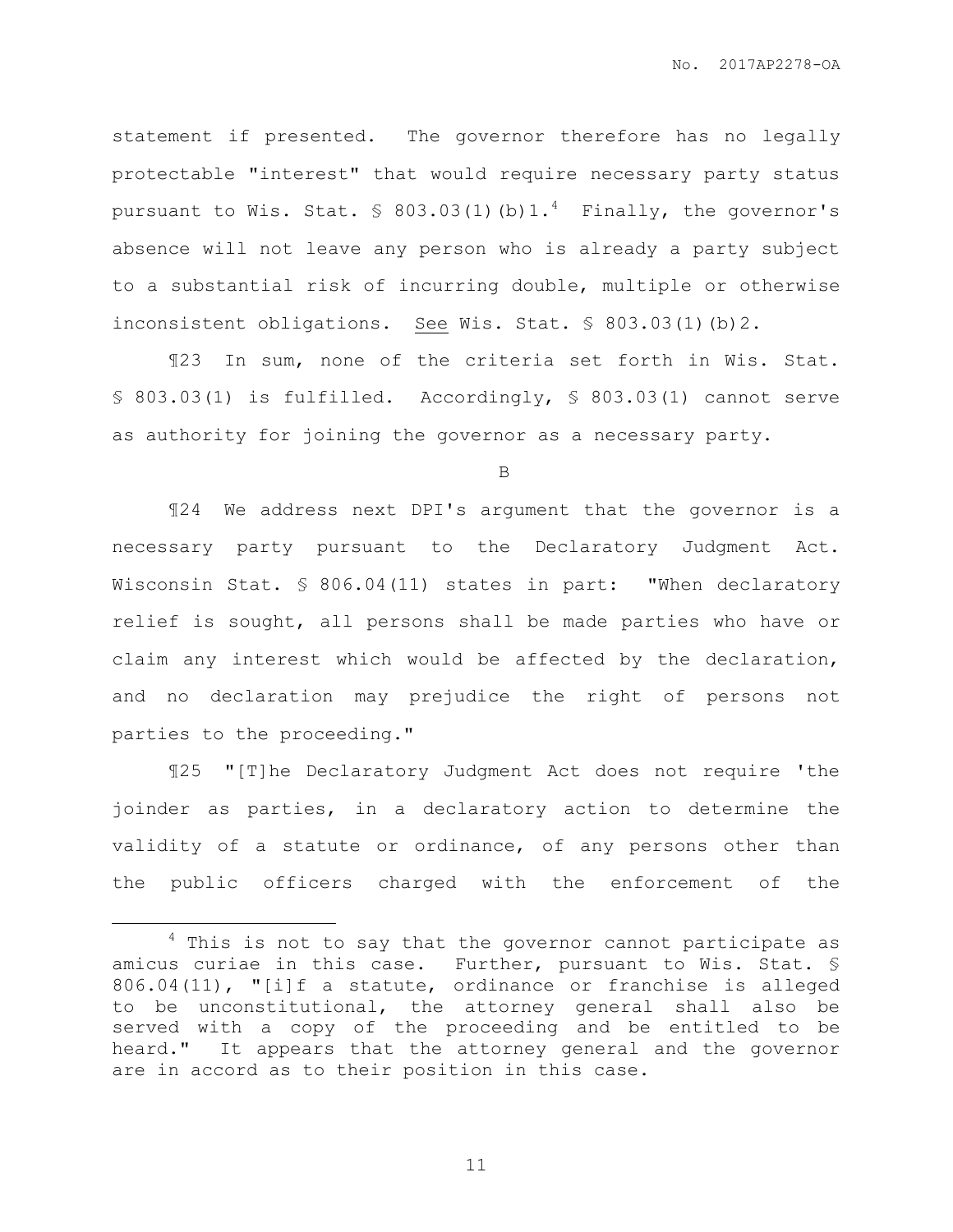challenged statute or ordinance.'" Helgeland v. Wisconsin Municipalities, 2008 WI 9, ¶140, 307 Wis. 2d 1, 745 N.W.2d 1 (citing White House Milk Co. v. Thomson, 275 Wis. 243, 249, 81 N.W.2d 725 (1957)). The court has not construed Wis. Stat. § 806.04(11) to require "that where a declaratory judgment as to the validity of a statute or ordinance is sought, every person whose interests are affected by the statute or ordinance must be made a party to the action." Id. (citing Town of Blooming Grove v. City of Madison, 275 Wis. 328, 334, 81 N.W.2d 713 (1957)). If the statute "were so construed, the valuable remedy of declaratory judgment would be rendered impractical and indeed often worthless for determining the validity of legislative enactments, either state or local, since such enactments commonly affect the interests of large numbers of people." Id. As with Wis. Stat. § 803.03(1), we determine that the governor is not a necessary party pursuant to § 806.04(11). Although the governor has a role to play pursuant to the REINS Act, "every person whose interests are affected" need not be made a party. Helgeland, 307 Wis. 2d 1, ¶140 (emphasis added).

¶26 In sum, we conclude that Evers and DPI are entitled to their own counsel and are not required to be represented by DOJ. We further conclude that the governor is not a necessary party to this action. Accordingly, we grant Evers and DPI's motion to deny substitution of counsel and to disqualify the attorney general from appearing on behalf of respondents and deny the Department of Justice's cross-motion to strike the appearance by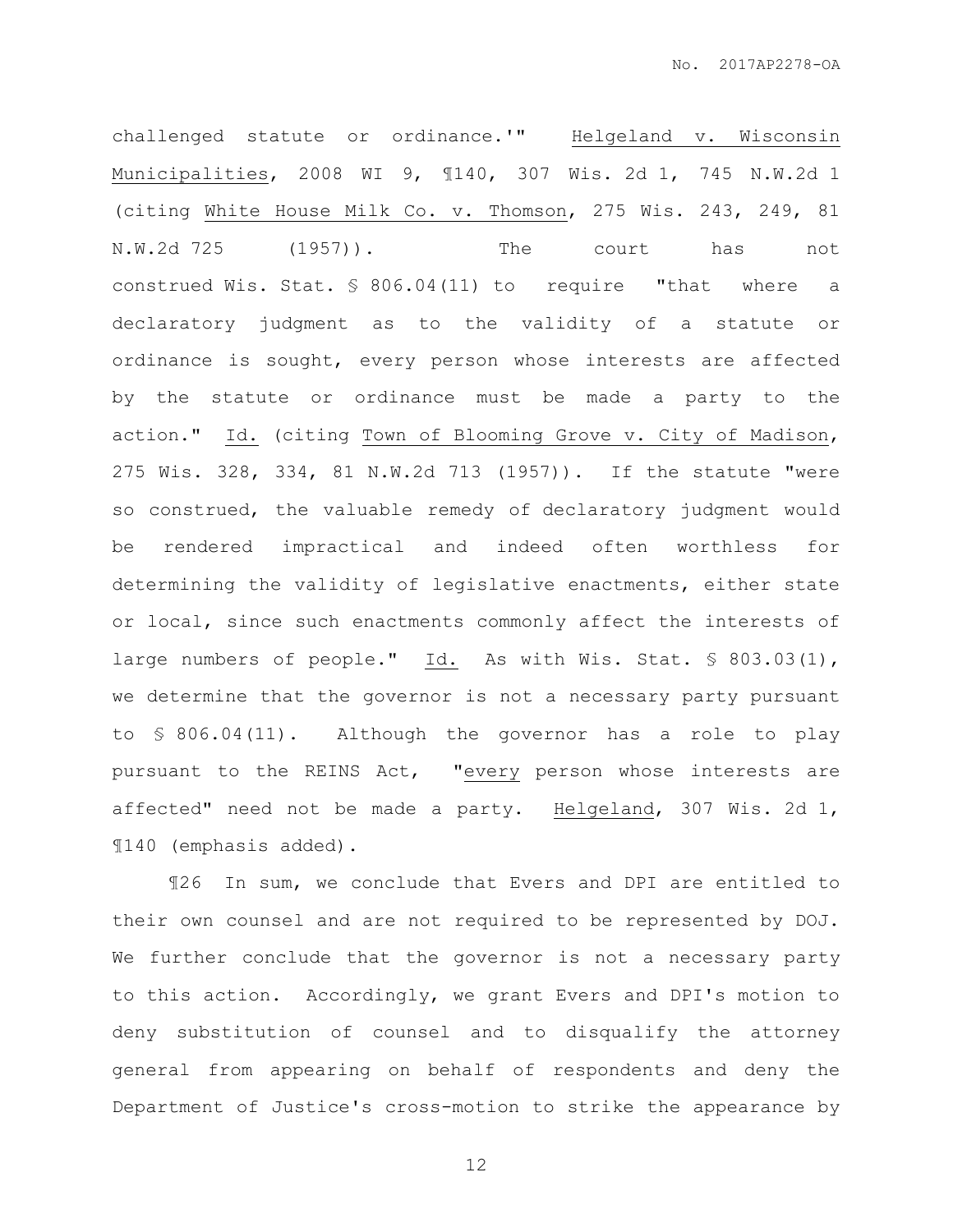attorneys Ryan Nilsestuen and Benjamin R. Jones. We further decline to order that the governor be added as a necessary party.

IT IS ORDERED that the Respondents' motion to deny substitution of counsel and to disqualify the attorney general from appearing on behalf of Respondents is GRANTED.

IT IS FURTHER ORDERED that the Department of Justice's cross-motion to strike the appearance by Attorneys Ryan Nilsestuen and Benjamin R. Jones is DENIED.

IT IS FURTHER ORDERED that the governor is not a necessary party to this action.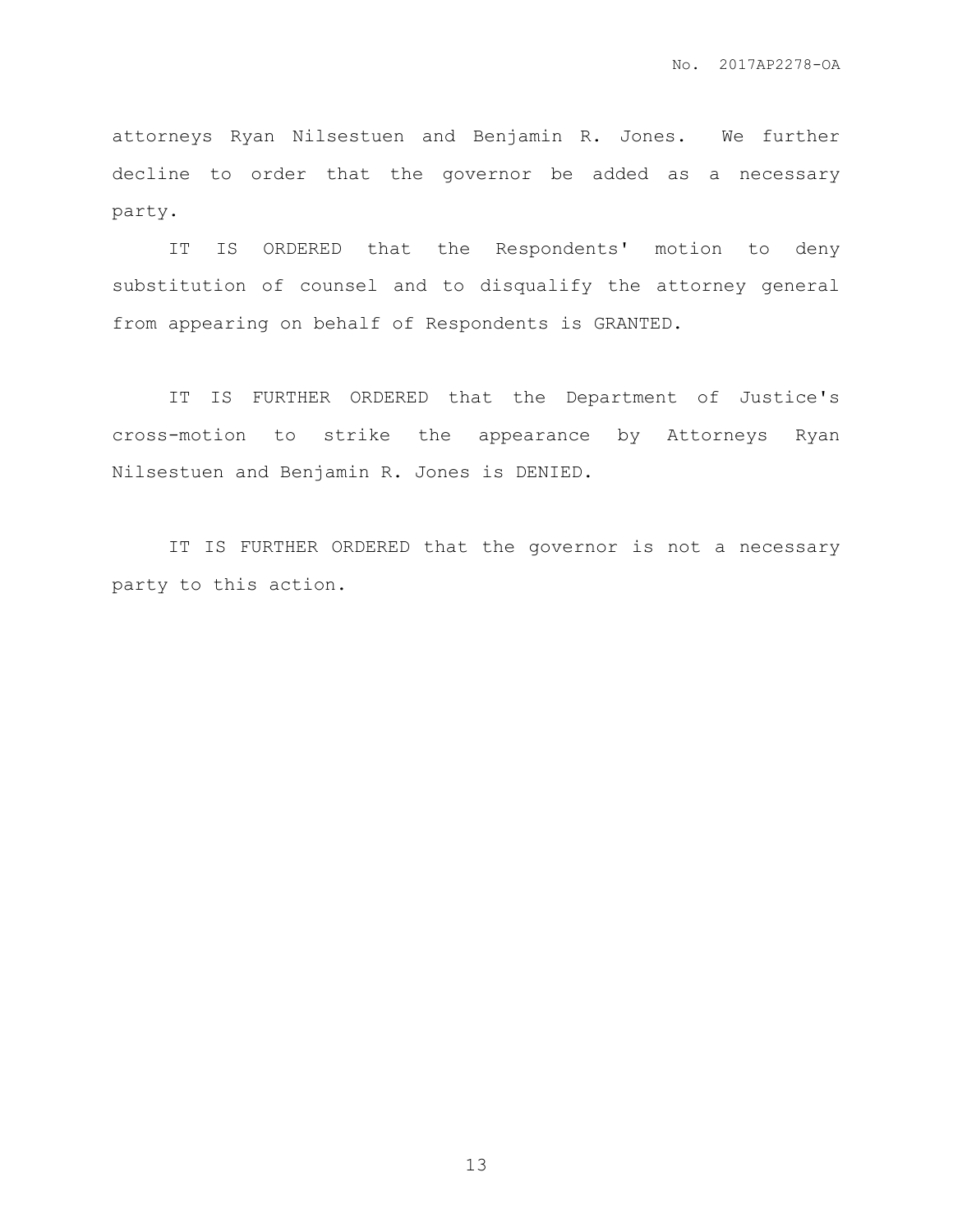¶27 REBECCA GRASSL BRADLEY, J. *(concurring in part; dissenting in part).* "The courts must declare the sense of the law; and if they should be disposed to exercise WILL instead of JUDGMENT, the consequence would equally be the substitution of their pleasure to that of the legislative body." The Federalist No. 78, at 469 (Alexander Hamilton) (Clinton Rossiter ed., 1961). On one issue before us, the court correctly applies statutory law and concludes that the Governor is not a necessary party; I therefore concur in that part of the court's order. On the second issue, the majority ignores governing statutory law and instead invokes its ever-evolving "superintending authority" to substitute the majority's preference for that of the legislature. The majority's conclusion that the Superintendent of Public Instruction, Tony Evers, may select his own lawyer to represent him in an action in which he has been sued in his official capacity is grounded not in the rule of law but in a judicial policy predilection. The Wisconsin Constitution and the applicable statutes unmistakably require the Department of Justice to represent Evers. The majority's decision on representation flatly disregards the text of our constitution and statutes and threatens the separation of powers. I dissent.

I

¶28 Petitioners Kristi Koschkee, Amy Rosno, Christopher Martinson, and Mary Carney (collectively, "Koschkee") filed a petition in this court on November 20, 2017, seeking leave to commence an original action. The petitioners ask this court to declare 2017 Wis. Act 57 constitutional; require respondents,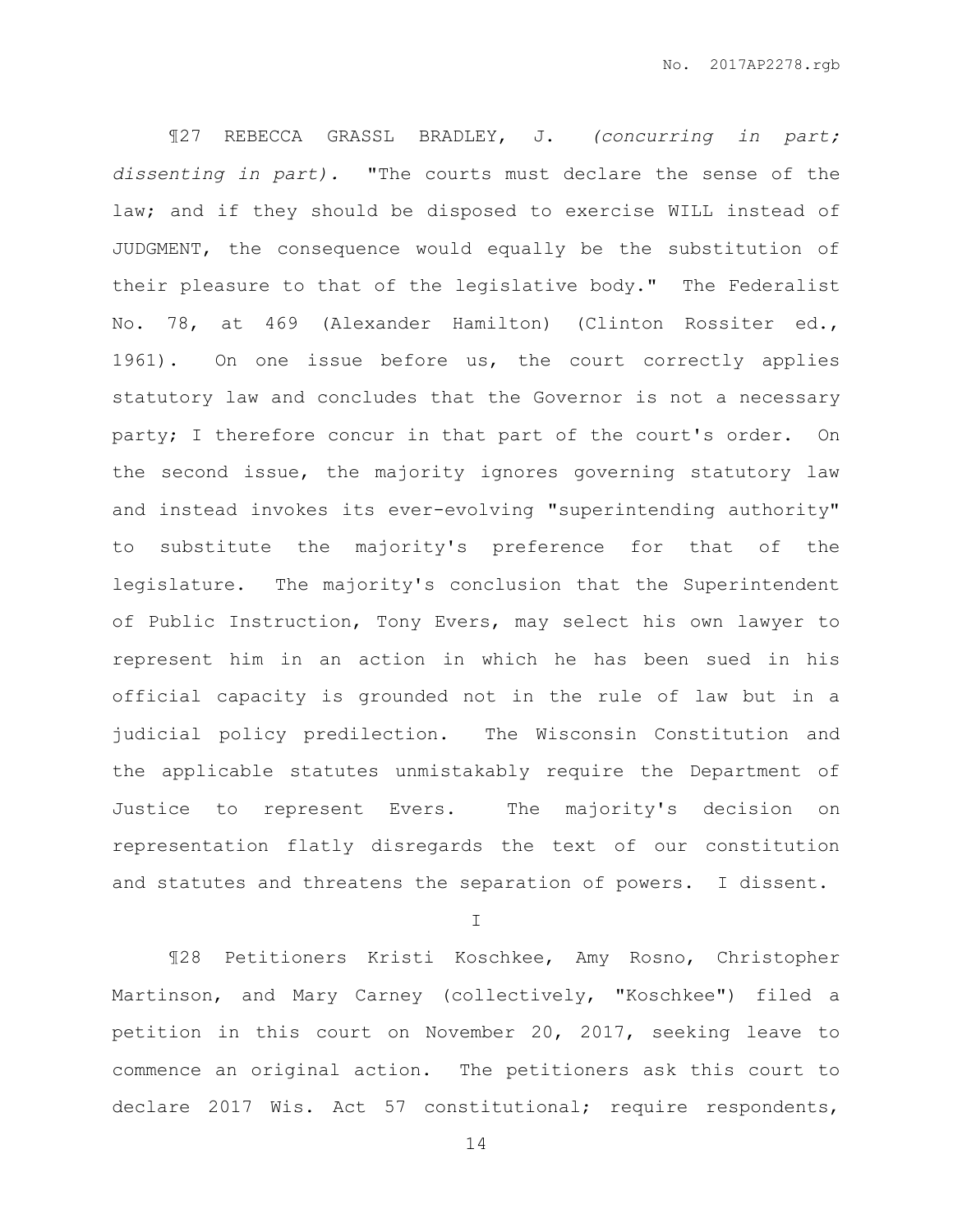Tony Evers, in his official capacity as Superintendent of Public Instruction ("Evers" or the "Superintendent"), and the Wisconsin Department of Public Instruction ("DPI") to comply with Act 57; and enjoin Evers and DPI from proposing or promulgating any rules without complying with Act  $57.^1$ 

¶29 That same day, Attorney Ryan Nilsestuen, Chief Legal Counsel for DPI, sent a copy of the petition and petitioner's memorandum in support of it to the Department of Justice ("DOJ"). Subsequent communications between DPI's attorneys and DOJ revealed a deep rift between them on the underlying issue. Evers and DPI contended the petition was frivolous and Act 57 was unconstitutional based on this court's recent decision in Coyne v. Walker, 2016 WI 38, 368 Wis. 2d 444, 879 N.W.2d 520, in which the lead opinion held a similar statute to be unconstitutional. The DOJ and the Attorney General, on the other hand, maintained that they would advocate for the "State's" position in support of Act 57's constitutionality. Further communications showcased that because of this fundamental difference of opinion as to Act 57's constitutionality, DPI and DOJ were at odds as to who actually represented the DPI and Evers in his official capacity as Superintendent.

 $\overline{a}$ 

 $1$  At this stage, we do not decide the merits of the petition, which are scheduled for oral argument during the court's 2018-19 term. The background facts are provided solely to facilitate understanding of the underlying dispute.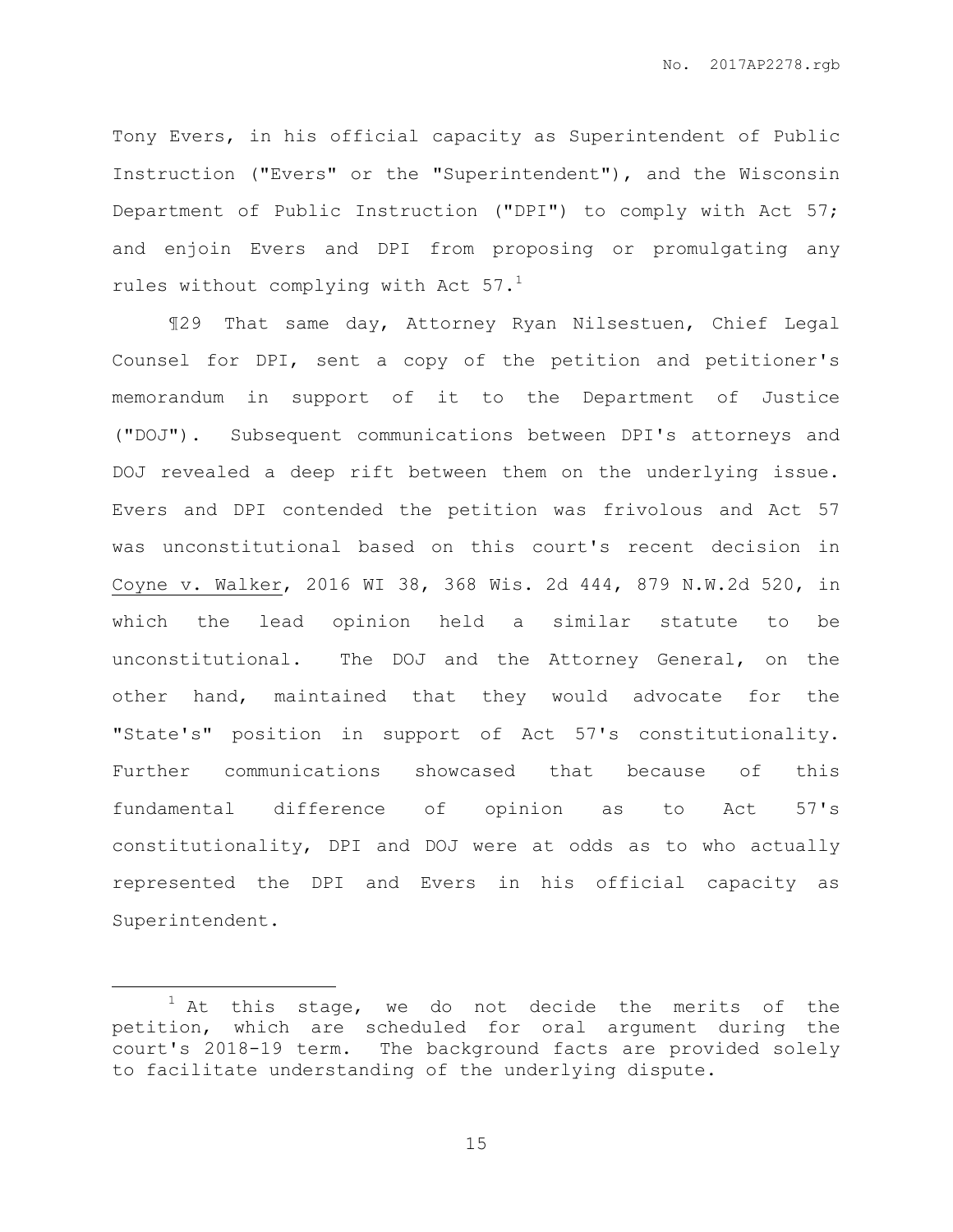¶30 On November 22, Attorney Nilsestuen hand-delivered a letter to this court, informing it that he and Attorney Benjamin R. Jones would represent Evers in the matter.<sup>2</sup> He then sent an email to the DOJ notifying it that DPI would not be requesting DOJ's representation, as provided in Wis. Stat. § 165.25(6). The DOJ replied to that email, attaching a copy of a notice of appearance and substitution of counsel, which stated that the Attorney General, by Solicitor General Misha Tseytlin and Chief Deputy Solicitor General Ryan Walsh, was replacing Attorney Nilsestuen as counsel for Evers in his official capacity as superintendent and the Attorney General, by Assistant Attorney General Maura F.J. Whelan, was also replacing him as counsel for DPI. Assistant Attorney General Daniel Lennington also sent an email to Attorney Nilsestuen stating the DOJ had received a request from the Governor for the DOJ to represent both DPI and the superintendent.

¶31 Attorney Nilsestuen asked for a copy of the request, which was not immediately provided. However, a confirmation email was sent to Assistant Attorney General Walsh on December 5, 2017, in which Katie Ignatowski, Chief Legal Counsel to the Governor, confirmed that she, on behalf of the Governor, had requested "that the Department of Justice appear for and represent the Department of Public Instruction and

 $\overline{a}$ 

 $2$  This letter did not state that Attorneys Nilsestuen and Jones also sought to represent DPI, although that seemed to be their intention based upon communications with this court and those between DPI and DOJ.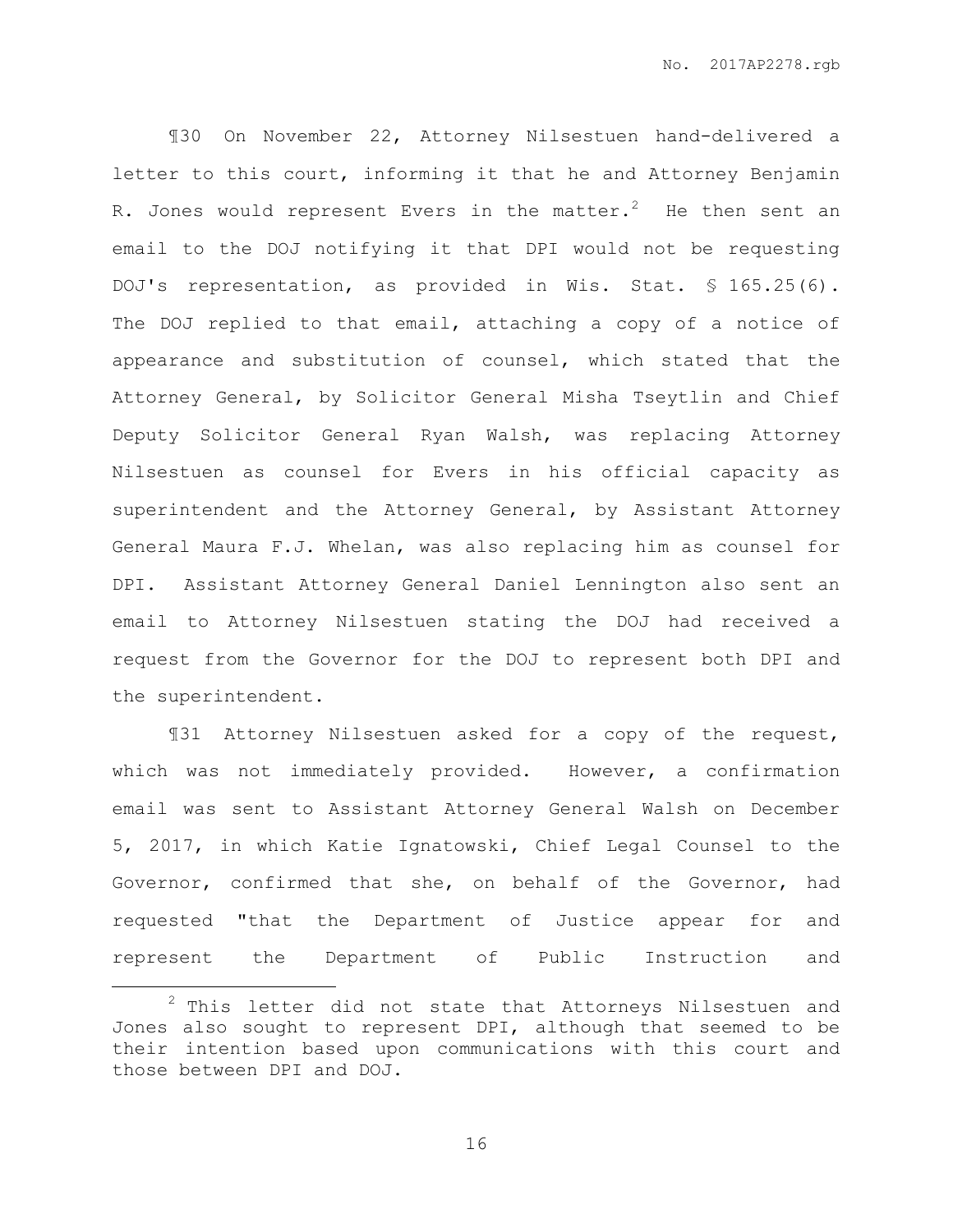Superintendent Tony Evers in his official capacity . . . in accordance with Wis. Stat. § 165.25(1m)."

¶32 On November 28, 2017, Evers wrote to inform Attorney General Brad Schimel that he was "terminating any representation provided by the Wisconsin Department of Justice in this matter pursuant to SCR  $20:1.16(a)-(c)$ ." On November 29, 2017, Evers and DPI filed a motion to deny substitution of counsel and to disqualify the Attorney General from appearing on their behalf.

¶33 On December 11, 2017, DOJ filed a cross-motion to strike the appearances by Attorneys Nilsestuen and Jones. Along with it, the Attorney General filed a joint response to Evers and DPI's motion to deny substitution of counsel and a memorandum in support of its cross-motion to strike the appearance of Attorneys Nilsestuen and Jones. On December 18, 2017, Evers and DPI filed a motion for leave to file a response to DOJ's cross-motion to strike.

¶34 This court, in an order dated February 14, 2018, ordered responses from both Evers and DPI and DOJ on a number of issues, including whether Wis. Stat. § 165.25(1m) prohibits the Superintendent and DPI from selecting their own litigation counsel.<sup>3</sup> Following receipt of these responses, on April 13, 2018, we granted Koschkee's petition to commence an original action and scheduled oral argument for May 15, 2018, on the

 $\overline{a}$ 

<sup>&</sup>lt;sup>3</sup> Pursuant to the February 14th order, Evers and DPI's lawyers filed a response brief on March 5, 2018 and DOJ filed a reply brief on March 12, 2018.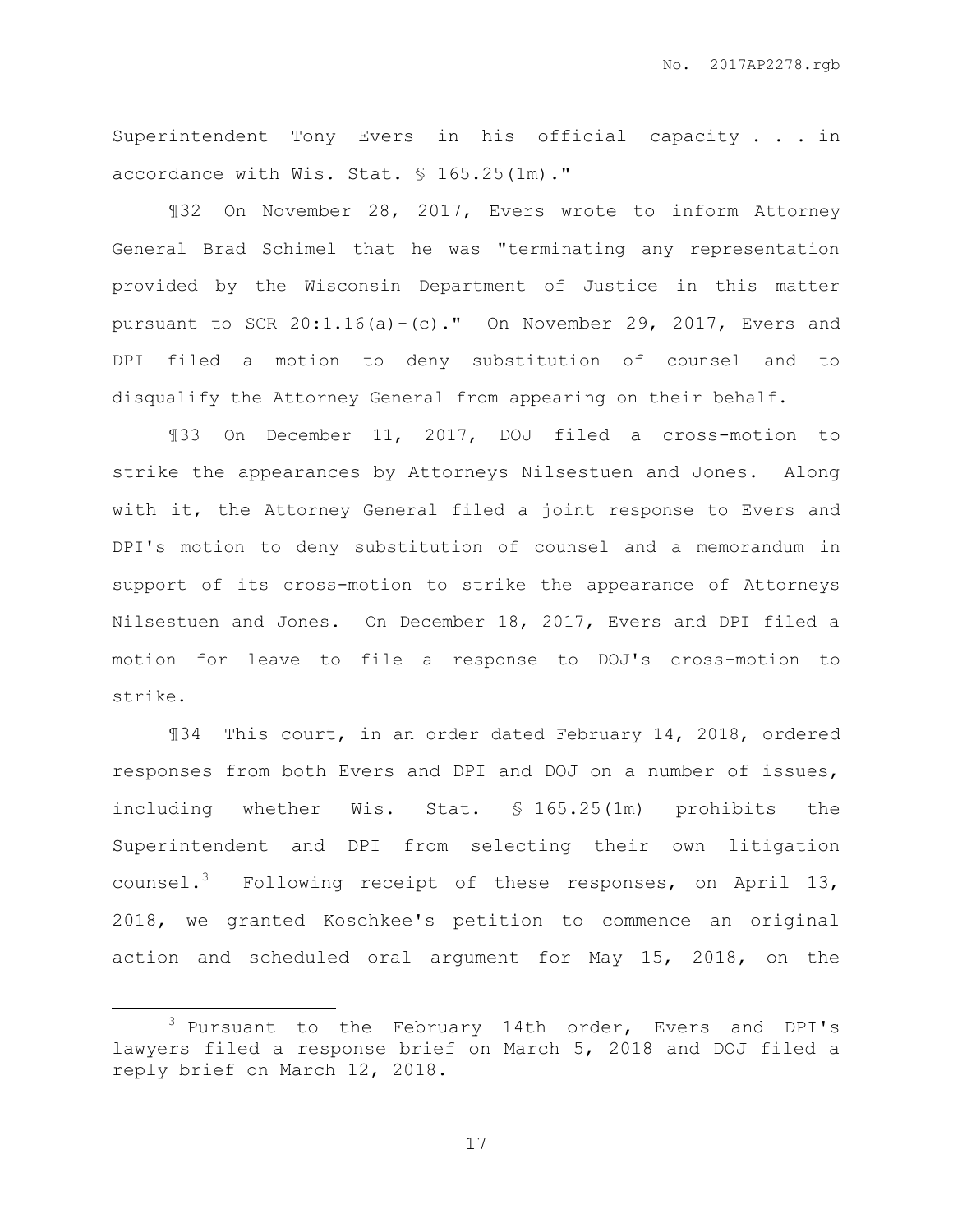issues of representation as well as whether the Governor is a necessary party in these proceedings.

### II

¶35 The Wisconsin Constitution in Article X, Section 1 provides: "The supervision of public instruction shall be vested in a state superintendent and such other officers as the legislature shall direct; and their qualifications, powers, duties and compensation shall be prescribed by law." "Article X, section 1 confers no more authority upon those officers than that delineated by statute." Fortney v. Sch. Dist. of W. Salem, 108 Wis. 2d 167, 182, 321 N.W.2d 225 (1982). Even in the fractured Coyne opinion, a majority of this court concluded that the Superintendent possesses no powers or duties beyond those specifically provided by the legislature. See Coyne, 368 Wis. 2d 444, ¶70 (lead opinion) ("As a result, the Legislature may give, may not give, and may take away the powers and duties of the [Superintendent] and the other officers of supervision of public instruction."); id., ¶¶36-37 ("There were no common law duties and powers that the [Superintendent] or any other officers of supervision of public instruction had traditionally possessed prior to the adoption of the Wisconsin Constitution because neither the office of the [Superintendent] nor a uniform system of public instruction existed prior the adoption of our constitution in 1848 . . . . Consequently, any rulemaking power the [Superintendent] and DPI has is clearly a delegation of power from the Legislature, not from the constitution."); id., ¶189 (Roggensack, C.J., dissenting)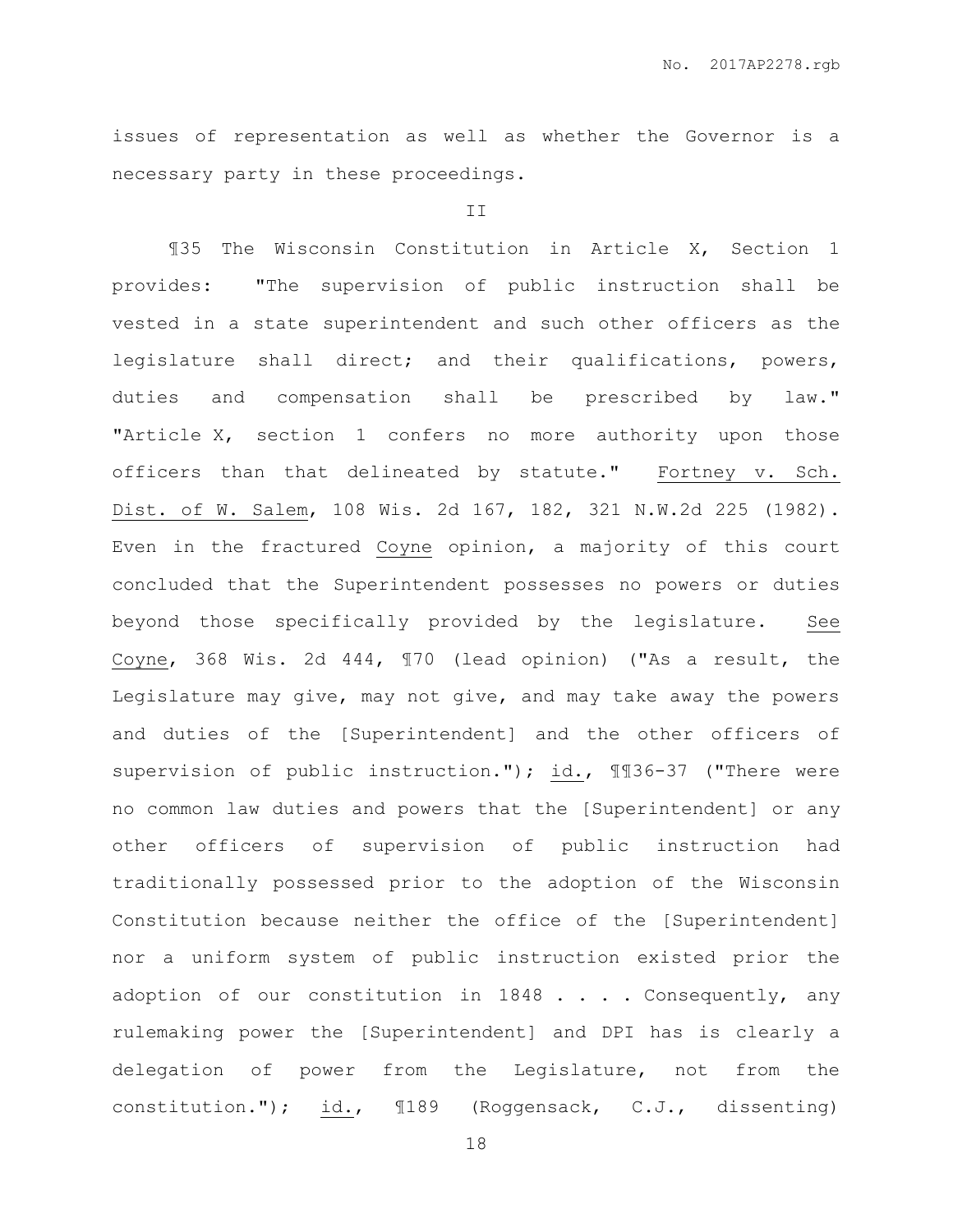(joined by Justices Annette K. Ziegler and Rebecca Grassl Bradley) ("Article X, Section 1 plainly granted the legislature control over both the power that the Superintendent could exercise and the duties that the Superintendent must undertake.").

¶36 The constitution creates the role of a state Superintendent and gives the Superintendent authority to supervise public instruction. That is all the constitution confers upon the Superintendent. The constitution is silent on whether the Superintendent may hire his own lawyer if he is sued in his official capacity. Rather, the constitution says the Superintendent's powers and duties shall be what the legislature prescribes. Accordingly, the constitution obligates us to examine the statutes to ascertain the Superintendent's powers and duties.<sup>4</sup>

 $\overline{a}$ 

<sup>&</sup>lt;sup>4</sup> The majority misunderstands my analysis of the constitution, stating that "[t]he dissent fails to acknowledge the focus of our discussion. This order does not address the constitutional authority of superintendent of public instruction." Unfortunately, the majority's order ignores not only the constitution, but also the statutes requiring DOJ to represent the Superintendent and DPI in this matter, instead subordinating Wisconsin law to its whim. The point of examining the constitution is to determine whether it confers independent litigation authority on the Superintendent. It does not. The constitution provides that the legislature prescribes the Superintendent's powers. The legislature has not included appointment of counsel among the Superintendent's powers. What the legislature has done, which the majority defies, is enact a law mandating that DOJ represent the Superintendent and DPI in this suit. While I consult the law in determining whether the Superintendent and DPI may choose their own lawyer, the majority aggressively extends its superintending authority to override controlling law and approve counsel to advance the interests of (continued)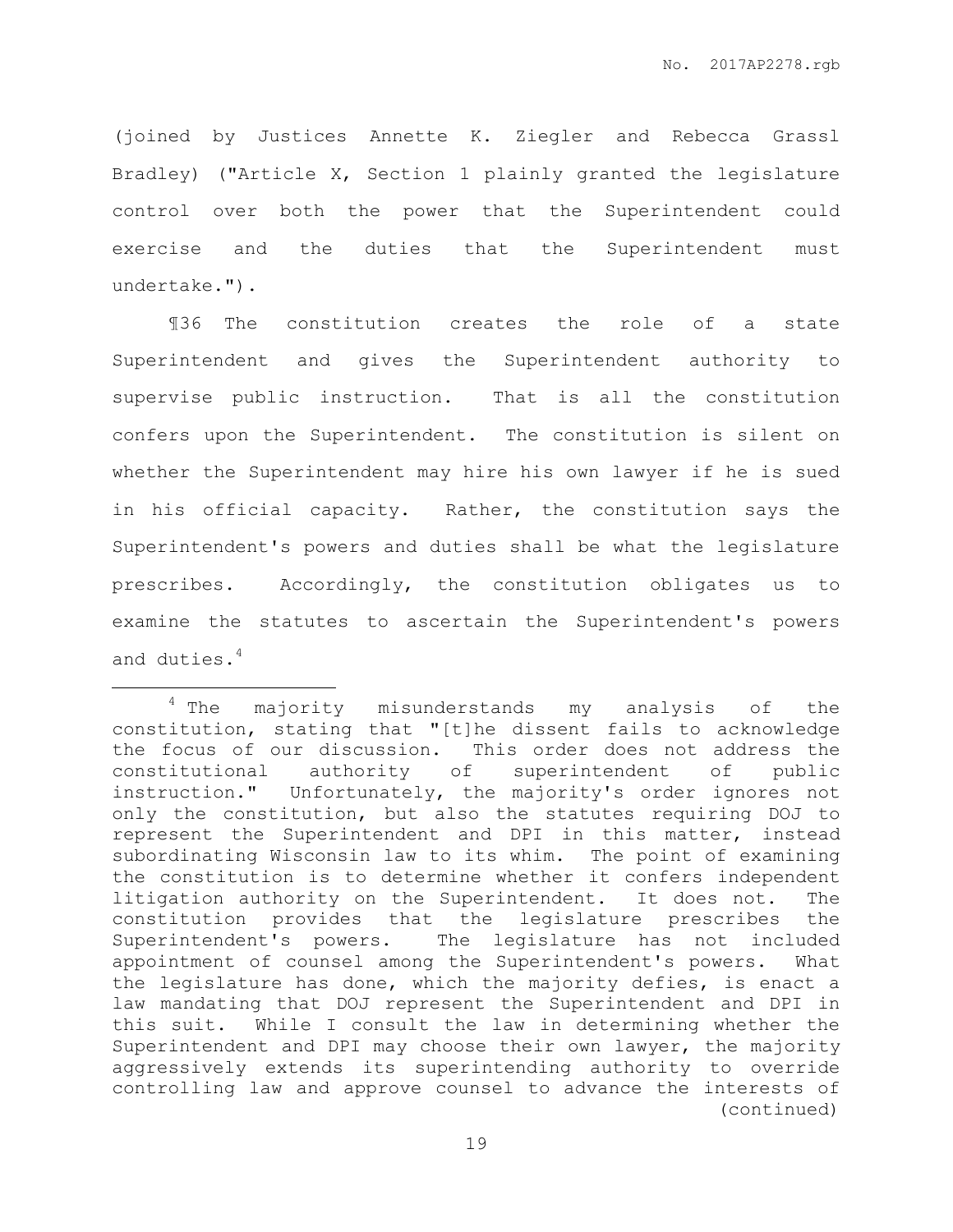¶37 No Wisconsin Statute gives the Superintendent the power to hire his own lawyer in this case—or to fire DOJ. Wisconsin Stat. ch. 115, subch. II—entitled "State Superintendent of Public Instruction"-describes the "qualifications, powers, duties and compensation" of the Superintendent. Wholly absent from that chapter is any mention of litigation authority.

¶38 The statutes, however, affirmatively and definitively place the duty of representation on DOJ.<sup>5</sup> Wisconsin Stat.  $$165.25$  (2015-16)<sup>6</sup> provides as material:

Duties of department of justice. The department of justice shall:

(1) Represent state in appeals and on remand. Except as provided in ss. 5.05 (2m) (a), 19.49 (2) (a), and 978.05 (5), appear for the state and prosecute or defend all actions and proceedings, civil or criminal, in the court of appeals and the supreme court, in which the state is interested or a party, and attend to and prosecute or defend all civil cases sent or remanded to any circuit court in which the state is a party. Nothing in this subsection deprives or

the Superintendent instead of the interests of the people of Wisconsin.

 $\overline{a}$ 

<sup>5</sup> The Attorney General is also a constitutional officer, recognized in Article VI, Section 3 of the Wisconsin Constitution: "The powers, duties and compensation of the . . . attorney general shall be prescribed by law." Under the constitution, "the attorney general's powers are prescribed only by statutory law." State v. City of Oak Creek, 2000 WI 9, ¶24, 232 Wis. 2d 612, 605 N.W.2d 526.

 $6$  All subsequent references to the Wisconsin Statutes are to the 2015-16 version unless otherwise indicated.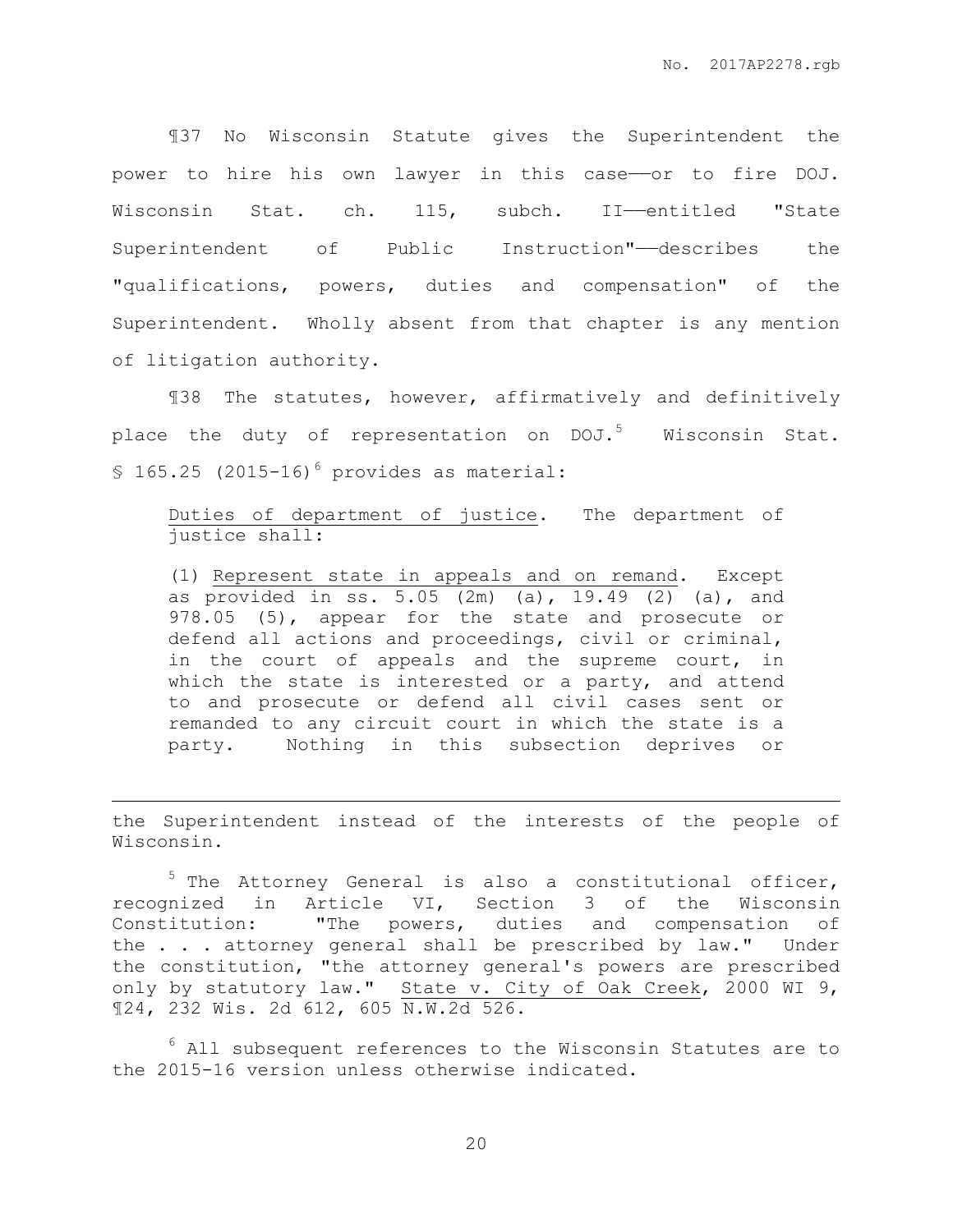relieves the attorney general or the department of justice of any authority or duty under this chapter.

(1m) Represent state in other matters. If requested by the governor or either house of the legislature, appear for and represent the state, any state department, agency, official, employee or agent, whether required to appear as a party or witness in any civil or criminal matter, and prosecute or defend in any court or before any officer, any cause or matter, civil or criminal, in which the state or the people of this state may be interested. The public service commission may request under s. 196.497 (7) that the attorney general intervene in federal proceedings. All expenses of the proceedings shall be paid from the appropriation under s. 20.455 (1) (d).

(6)(a) Attorney for the state. At the request of the head of any department of state government, the attorney general may appear for and defend any state department, or any state officer, employee, or agent of the department in any civil action or other matter brought before a court or an administrative agency which is brought against the state department, or officer, employee, or agent for or on account of any act growing out of or committed in the lawful course of an officer's, employee's, or agent's duties. Witness fees or other expenses determined by the attorney general to be reasonable and necessary to the defense in the action or proceeding shall be paid as provided for in s. 885.07. The attorney general may compromise and settle the action as the attorney general determines to be in the best interest of the state. Members, officers, and employees of the Wisconsin state agencies building corporation and the Wisconsin state public building corporation are covered by this section. Members of the board of governors created under s. 619.04 (3), members of a committee or subcommittee of that board of governors, members of the injured patients and families compensation fund peer review council created under s. 655.275 (2), and persons consulting with that council under s. 655.275 (5) (b) are covered by this section with respect to actions, claims, or other matters arising before, on, or after April 25, 1990. The attorney general may compromise and settle claims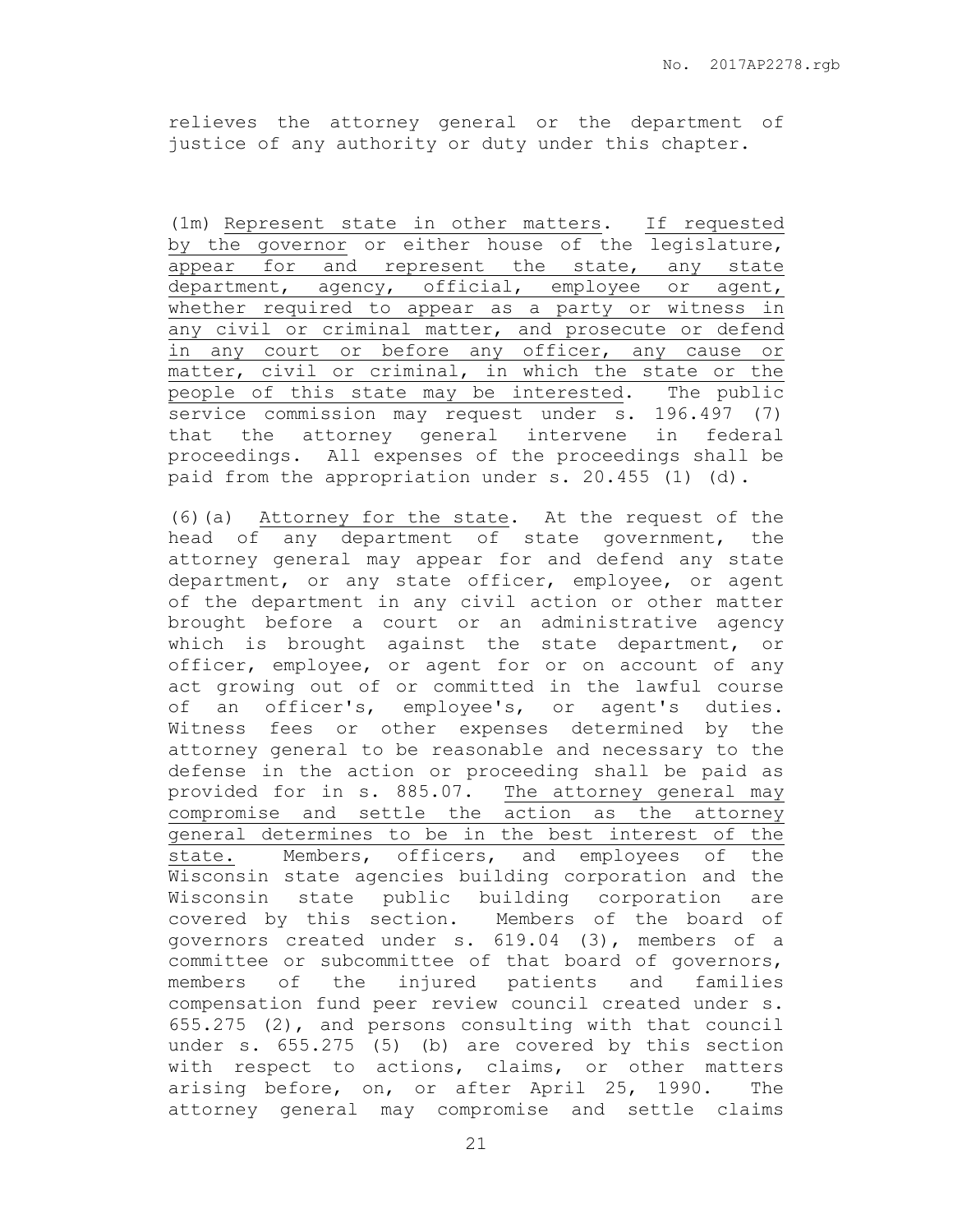asserted before such actions or matters formally are brought or may delegate such authority to the department of administration. This paragraph may not be construed as a consent to sue the state or any department thereof or as a waiver of state sovereign immunity.

(Emphasis added.) Nothing in the constitution or the statutes grants litigation authority to Evers or DPI, but there is a very specific statute placing that power upon DOJ. "Absent [a] special statute with respect to individual departments . . . or absent appointment of special counsel in appropriate matters," DOJ lawyers "are the only attorneys authorized to appear in the courts of the state in state matters." 52 Wis. Op. Att'y Gen. 394, 402 (OAG 1963).

#### III

¶39 It is undisputed that the Governor requested DOJ to represent DPI and Evers in this suit. It is also undisputed that the petitioners sued Evers in his official capacity as the head of DPI. "[A] suit against a state official in his or her official capacity is not a suit against the official but rather a suit against the official's office. As such, it is no different from a suit against the State itself." Will v. Mich. Dep't of State Police, 491 U.S. 58, 71 (1989) (citation omitted). This action, then, is a suit against the State-Evers is simply a nominal party, named solely because he is currently the individual occupying the office of the Superintendent.

¶40 Because the Governor requested DOJ representation, this action falls squarely under Wis. Stat. § 165.25(1m), which explicitly says DOJ "shall" represent the State. In § 165.25,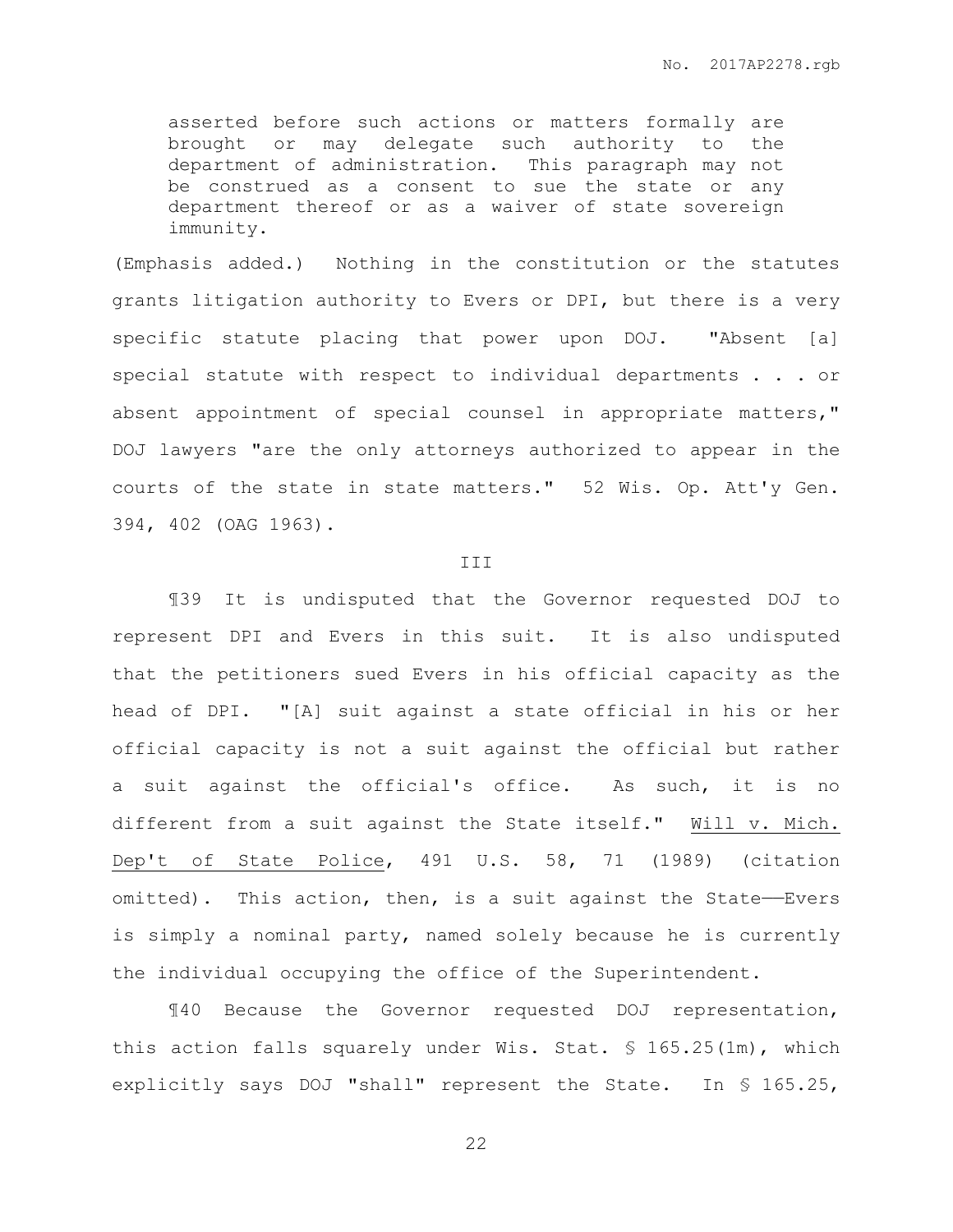the legislature placed the responsibility of legal representation with DOJ. The legislature did not give any authority to the Superintendent to deviate from § 165.25 and hire an attorney of his own choosing. And, because the legislature circumscribes the qualifications, powers, and duties of the Superintendent, the disposition of the legal representation issue should have been as simple as reading and applying the text of  $\text{\$}$  165.25.<sup>7</sup> The power to "protect and guard the interests and rights of the people" by controlling stateparty litigation resides in DOJ by virtue of this statutory authority. See Orton v. State, 12 Wis. 567, 569 (1860).

¶41 The majority neglects to even mention this statute and instead exercises the court's supervisory authority over the court system to proclaim that Evers may hire the lawyer of his choosing when he is sued in his official capacity as Superintendent, even though the people of Wisconsin said otherwise——through their legislative representatives who enacted Wis. Stat. § 165.25. While the constitution gives the court "superintending and administrative authority over all courts," Wis. Const. art. VII, § 3, this authority should not be exercised lightly. State v. Jennings, 2002 WI 44, 115, 252

 $\overline{a}$ 

<sup>7</sup> Evers suggests Wis. Stat. § 20.930 grants litigation authority for his in-house lawyers to represent him instead of DOJ. Section 20.930, however, is simply a fiscal statute authorizing payment of the in-house lawyers. It does not authorize Evers to hire his own lawyer when he is sued in his official capacity.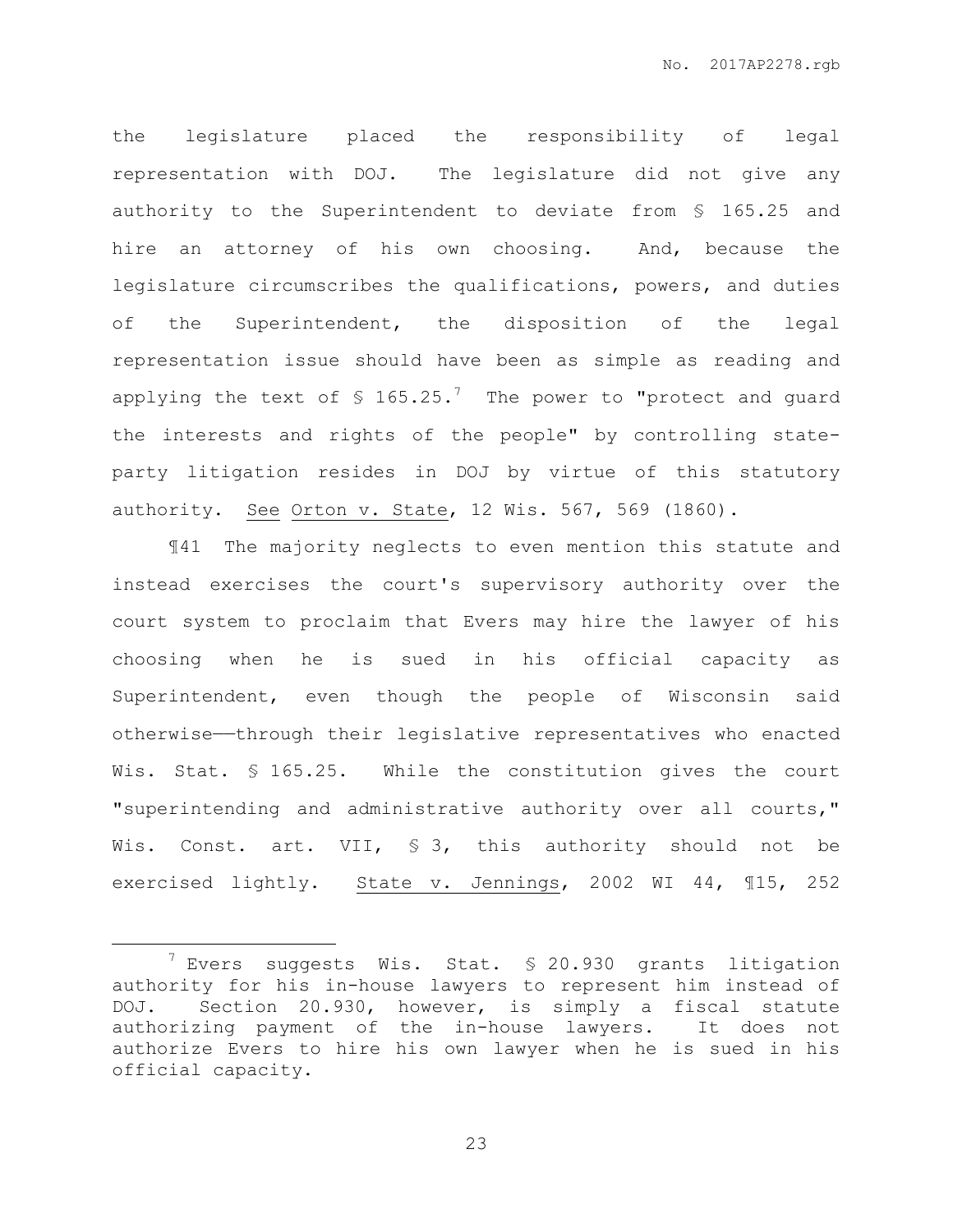Wis. 2d 228, 647 N.W.2d 142. It certainly should not be exercised contrary to controlling law. And it never should be exercised in a manner that elevates the interests of public officials over the interests of the people who elect them. This court is not above the law and unless the statute is unconstitutional, we are bound to apply it. See Rhinelander Paper Co. v. Indus. Comm'n, 216 Wis. 623, 627, 258 N.W. 384 (1935) (court cannot order lower court to do something it has no power to do because it would violate applicable statute); Baker v. State, 84 Wis. 584, 585, 54 N.W. 1003 (1893) (court has no power to suspend rules having the force of a statute until abrogated by competent authority).

¶42 Historically, the court's superintending authority was exercised exclusively over lower courts. "The power of superintending control is the power to 'control the course of ordinary litigation in inferior courts,' as exercised at common law by the court of king's bench, and by the use of writs specifically mentioned in the constitution and other writs there referred to or authorized." Seiler v. State*,* 112 Wis. 293, 299, 87 N.W. 1072 (1901). See also State v. Jerrell C.J., 2005 WI 105, ¶¶137-153, 283 Wis. 2d 145, 699 N.W.2d 110 (Prosser, J., dissenting), which exhaustively analyzes the original meaning of the court's superintending authority and contrasts it with the "incredibly elastic power the court now employs." Id., ¶146. The court's supervisory authority is ordinarily exercised when a party asserts error by the circuit court causing "great and irreparable" "hardship." Application of Sherper's, Inc., 253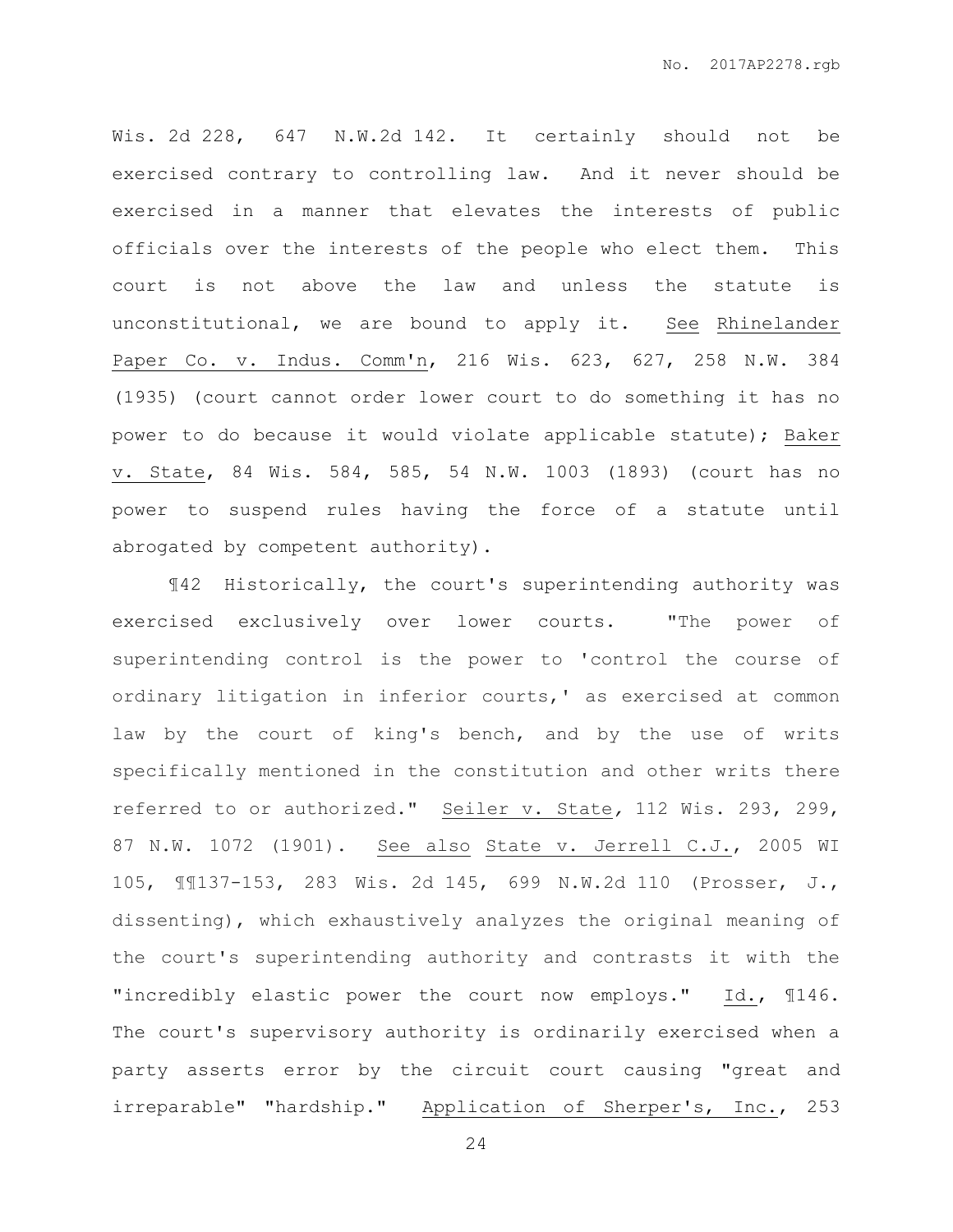Wis. 224, 226, 33 N.W.2d 178 (1948); State ex rel. Wis. State Dep't of Agric. v. Aarons, 248 Wis. 419, 423, 22 N.W.2d 160 (1946). Superintending authority, as the majority acknowledges, means supervisory power. The text of the constitution limits this court's superintending authority to "the courts." Superintending authority has no place in this original action, in which the court illogically exercises its authority to ostensibly supervise itself.

¶43 The majority creates a dangerous precedent. It brandishes its superintending authority like a veto over laws it does not wish to apply. In doing so, it thwarts the will of the people. "To avoid an arbitrary discretion in the courts, it is indispensable that they should be bound down by strict rules and precedents, which serve to define and point out their duty in every particular case that comes before them." The Federalist No. 78, supra ¶1, at 469 (Alexander Hamilton). Wisconsin Stat. § 165.25 could not be clearer in mandating DOJ representation of DPI and Evers in this case, yet the court does not apply it. The majority's decision promotes the interests of an elected public official and the department he heads over those of the people of Wisconsin, whose interests are supposed to be represented in this litigation by the attorneys charged with advancing them—the Attorney General and DOJ. Long ago, the people of Wisconsin gave the Attorney General the duty——and the exclusive authority—to appear for the people in order to "protect and guard the interests and rights of the people" in litigation involving state actors. Orton, 12 Wis. at 569. The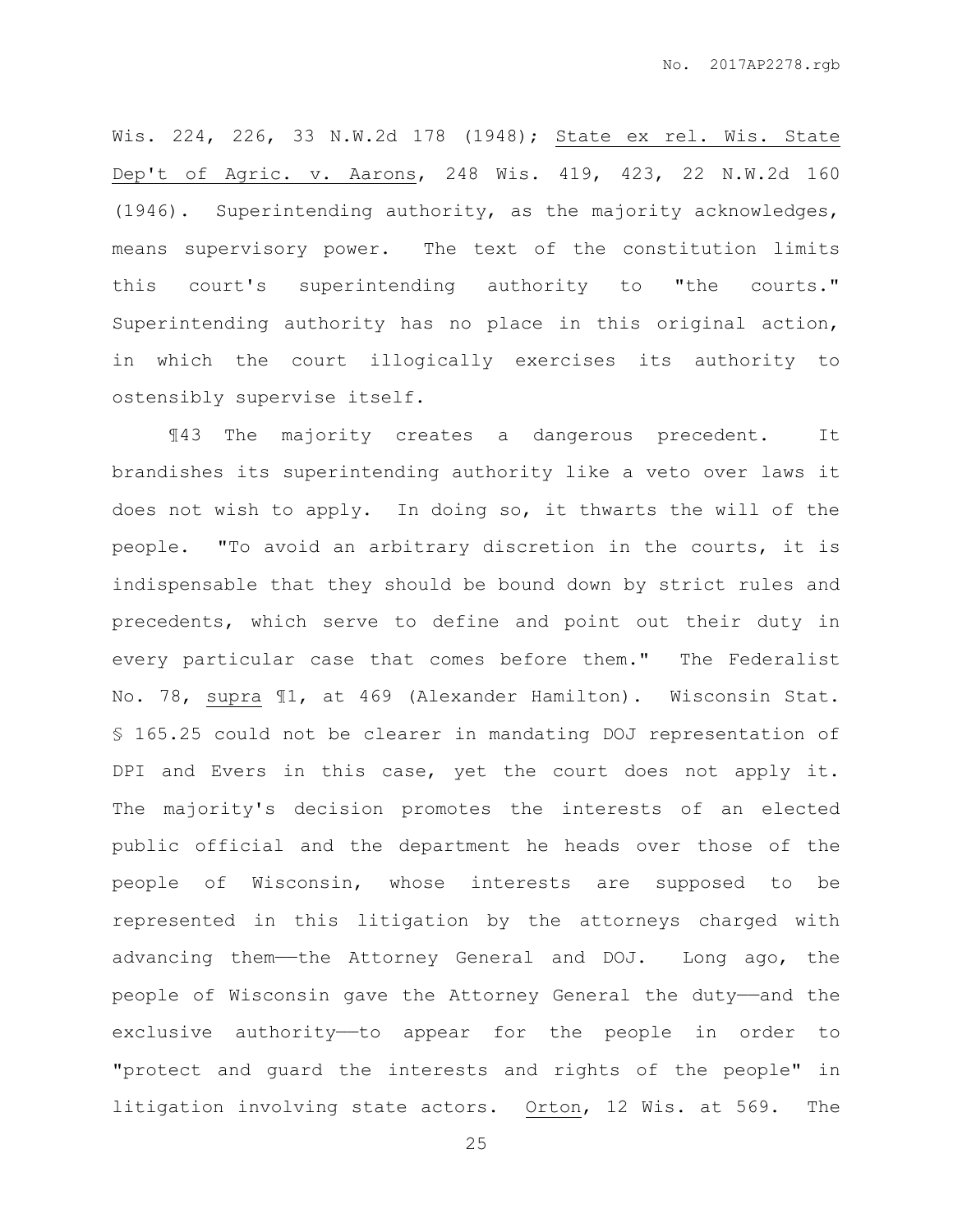majority casts aside the statutorily-expressed will of the people but "[t]he people of Wisconsin have never bestowed this kind of power on the Wisconsin Supreme Court." Jerrell C.J., 283 Wis. 2d 145, ¶155 (Prosser, J., dissenting).

¶44 Ironically, as it wields a boundless power to disregard the law, the majority decries the "breathtaking power" accorded to the Attorney General if DOJ represents the superintendent and DPI. The majority claims that if DOJ represents these parties, the court would have "no way to determine the scope of the powers vested in a constitutional officer" and somehow, the court fears, "the attorney general, and not this court" would "decide the scope of the superintendent's constitutional authority." Nonsense. The Attorney General's power is of course restricted to advocacy; it is this court's duty to say what the law is, and the court alone possesses the power to decide. "No aspect of the judicial power is more fundamental than the judiciary's exclusive responsibility to exercise judgment in cases and controversies arising under the law." Gabler v. Crime Victims Rights Bd., 2017 WI 67, ¶37, 376 Wis. 2d 147, 897 N.W.2d 384. This is true regardless of who represents a party. If the majority's concern is ensuring a full adversarial presentation of the issues, it should exercise a power it actually does possess and appoint counsel selected by Evers and DPI as amicus to advance arguments that Act 57 is unconstitutional while DOJ defends the law.

¶45 Rather than take this lawful course, the majority inexplicably invokes its inherent power to appoint counsel for a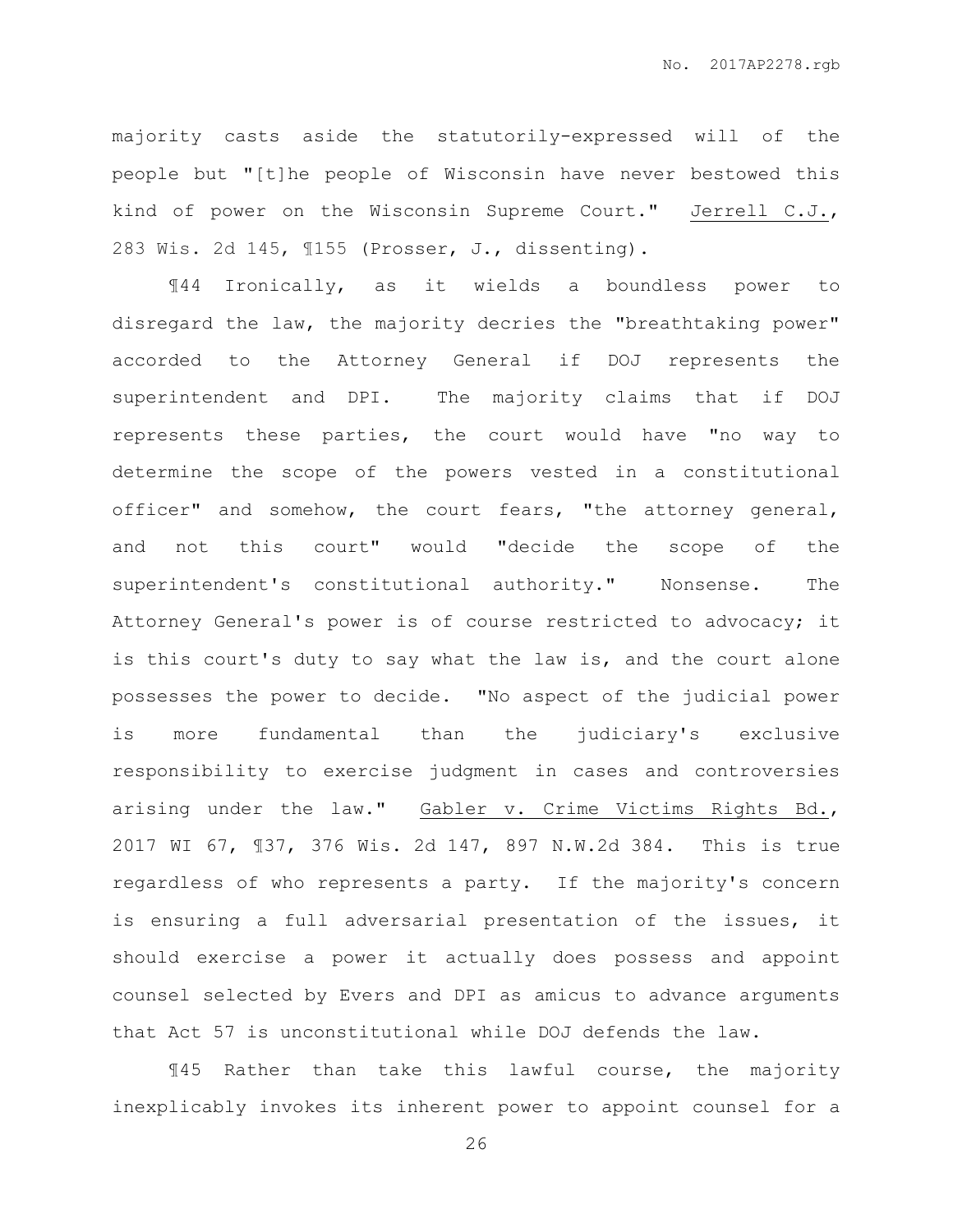party that lacks one. But this power is utterly misplaced in this case. The Superintendent and DPI do not lack counsel— their hand-picked attorneys made an appearance and continue as counsel of record——and the majority does not actually appoint counsel at all. Instead, the majority strikes the appearance of the Attorney General on behalf of these state parties, which the law requires be represented by DOJ, and then disqualifies the Attorney General from representing the Superintendent or DPI. The majority characterizes this as an "exceptional case." Indeed, it is exceptional for the majority's shocking exercise of raw power to arrogate unto itself the authority to decide who shall represent a party when the legislature has already spoken. The people of Wisconsin decided that the Attorney General shall represent their interests in litigation involving state parties but the majority instead foists upon the people lawyers they do not want——lawyers who will not represent their interests.

¶46 The majority identifies perceived ethical conflicts if the Attorney General represents Evers, but its concerns are unwarranted. No ethical conflicts exist. As the nominal party without any constitutional or statutory litigation authority, Evers lacks power to advocate independently for what he wants the law to be. His sole interest with respect to Act 57 or any other law is a determination of what the law says so that he can fulfill his responsibility to follow it. The people of Wisconsin did not assign the Superintendent the task of deciding what the law is. The constitution ascribes that duty to the judicial branch. See Tetra Tech EC, Inc. v. DOR, 2018 WI 75,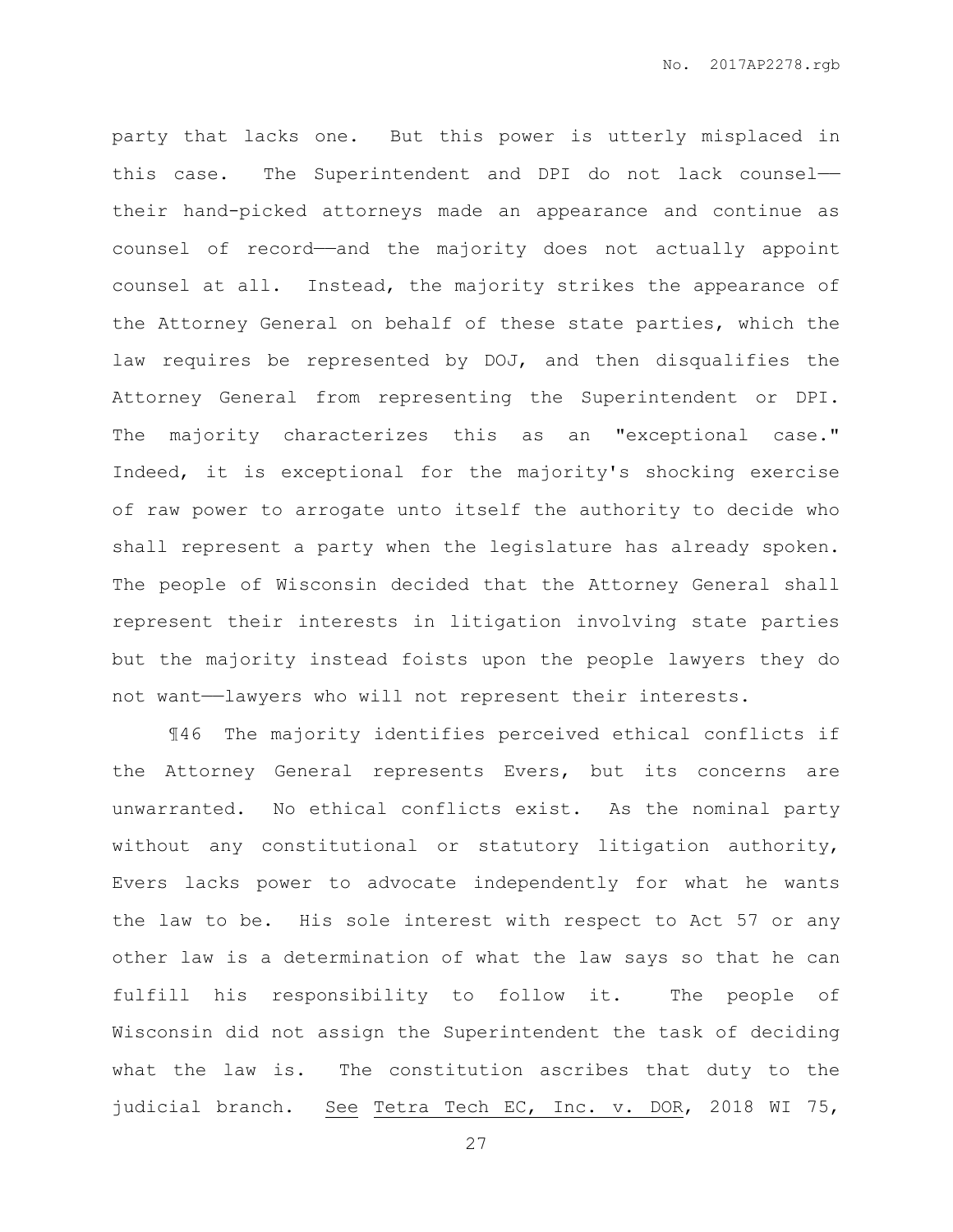¶54, 382 Wis. 2d 496, 914 N.W.2d 21 ("[O]nly the judiciary may authoritatively interpret and apply the law in cases before our courts."); Gabler, 376 Wis. 2d 147, ¶37 ("By vesting the judicial power in a unified court system, the Wisconsin Constitution entrusts the judiciary with the duty of interpreting and applying laws made and enforced by coordinate branches of state government."); see also Operton v. LIRC, 2017 WI 46, ¶73, 375 Wis. 2d 1, 894 N.W.2d 426 (R. Grassl Bradley, J., concurring) ("the court's duty to say what the law is" constitutes a "core judicial function"); In re Appointment of Revisor, 141 Wis. 592, 598, 124 N.W. 670 (1910) ("[I]t is the exclusive function of the courts to expound the laws . . . . ").

¶47 Evers complains that DOJ disagrees with his position on what the law should be and that the Rules of Professional Conduct prohibit representation by a lawyer who insists on advocating a position contrary to what the "client" wants. That is true when the "client" is a private party. The problem with Evers' complaint is that the legislature has already decided that Evers' individual standpoint when sued in his official capacity is irrelevant. Evers has not been sued personally; he was named only in his official capacity as the head of DPI. The Attorney General is "the law officer of the government" and was "elected for the purpose of prosecuting and defending all suits for or against the State." Orton, 12 Wis. at 569. When the Governor (or the legislature) asks DOJ to represent a party under Wis. Stat. § 165.25(1m), DOJ does not represent the individual person who currently occupies the office--it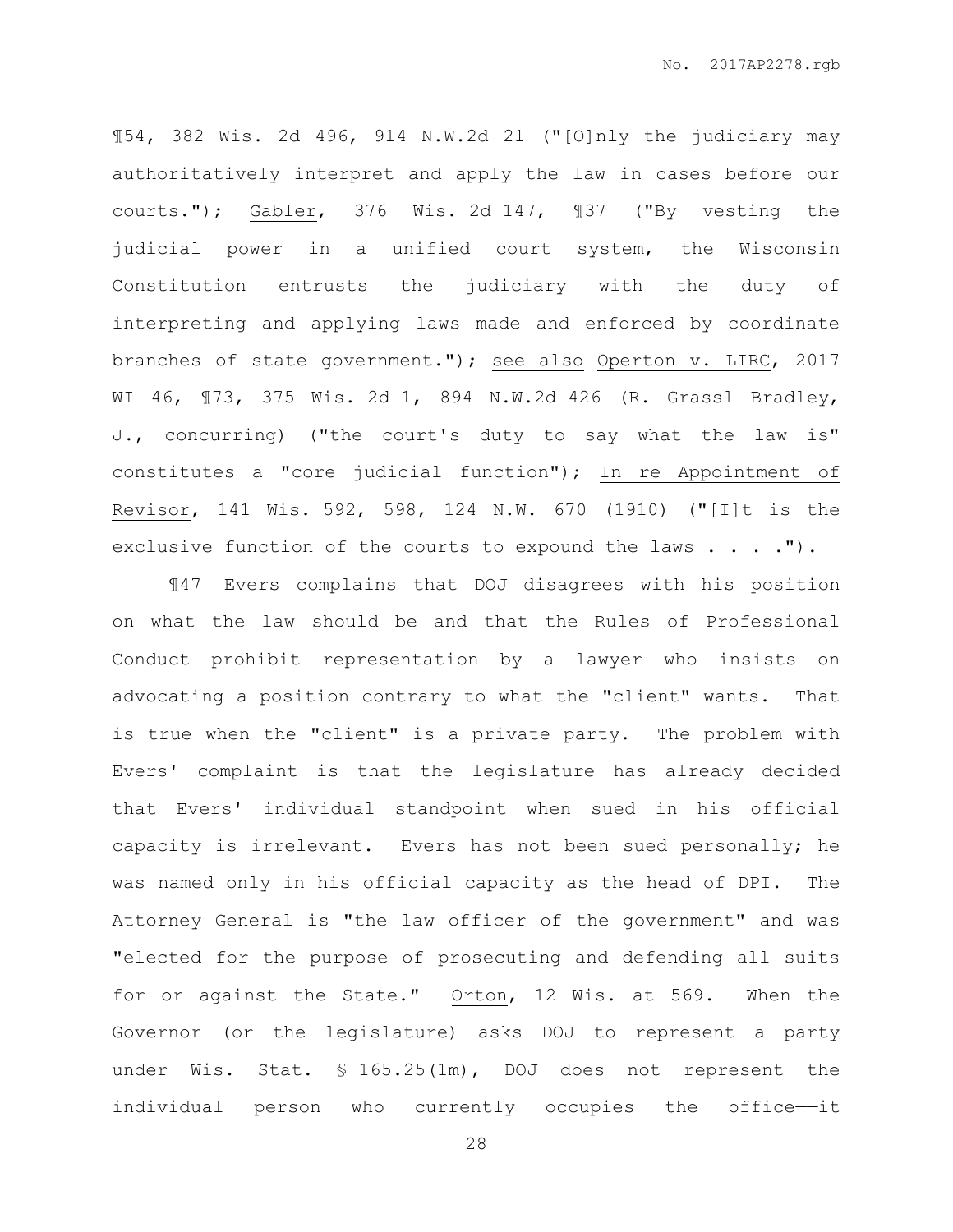represents the officer and agency as state parties. If the agency or officer acting in his official capacity was not a state party, the Governor could not obtain DOJ representation under § 165.25(1m).

¶48 Evers argues that because the legislature did not include in Wis. Stat. § 165.25(1m) language explicitly granting litigation-decisional control to the Attorney General, the Attorney General must advance the state officer's personal position in the case even if it conflicts with the Attorney General's interpretation of the law. Evers makes this argument based on the litigation-decisional control language in Wis. Stat. § 165.25(6)(a), which is the statutory section applicable when the department head (rather than the Governor) requests DOJ representation.<sup>8</sup>

¶49 Evers' argument defies logic. Why would a department head who does not ask for DOJ representation be able to control the Attorney General's litigation position but a department head who does seek DOJ representation cannot? A consistent reading of these statutes suggests the express grant of settlement authority is unnecessary in sub. (1m) because the legislature or Governor requested the representation on behalf of the official or department. In contrast, under sub. (6)(a), the department

 $\overline{a}$ 

 $8$  The specific sentence, emphasized earlier in the body of this opinion setting forth Wis. Stat. § 165.25(6)(a), provides: "The attorney general may compromise and settle the action as the attorney general determines to be in the best interest of the state."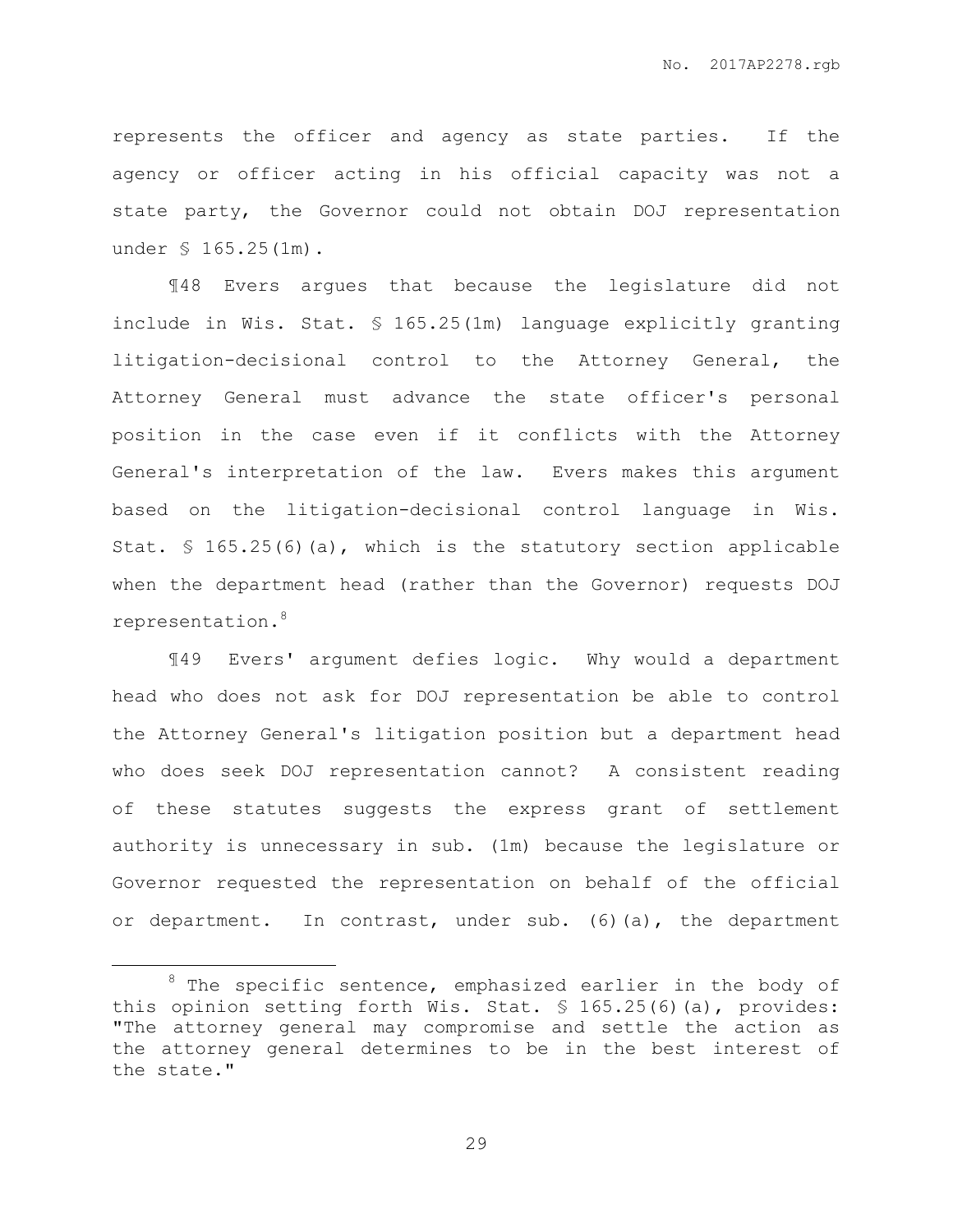head requests DOJ representation; therefore, it is important to emphasize that despite the department head's initiation of the representation, the Attorney General must nevertheless act in "the best interest of the state" rather than take litigation instructions from the department head.

¶50 When an agency and an official acting in his official capacity are sued, and the Governor asks DOJ to provide representation, DOJ is in charge of litigation strategy because the State is the real party in interest, not the nominal figurehead. The Attorney General represents the interests of the State——which, it bears emphasizing, means the interests of the people. The Attorney General is not Evers' private, personal lawyer as in a typical lawyer-client relationship. Wisconsin's Rules of Professional Conduct recognize the difference: "[T]he responsibilities of government lawyers may include authority concerning legal matters that ordinarily reposes in the client in private client-lawyer relationships." SCR 20 Preamble: A Lawyer's Responsibilities,  $n.18.^9$  Rather, the representation relationship here is based on a provision of statutory law, namely Wis. Stat. § 165.25(1m).

 $\overline{a}$ 

<sup>&</sup>lt;sup>9</sup> Note 18 specifically references the Attorney General in this regard: "For example, a lawyer for a government agency may have authority on behalf of the government to decide upon settlement or whether to appeal from an adverse judgment. Such authority in various respects is generally vested in the attorney general and the state's attorney in state government, and their federal counterparts . . . . "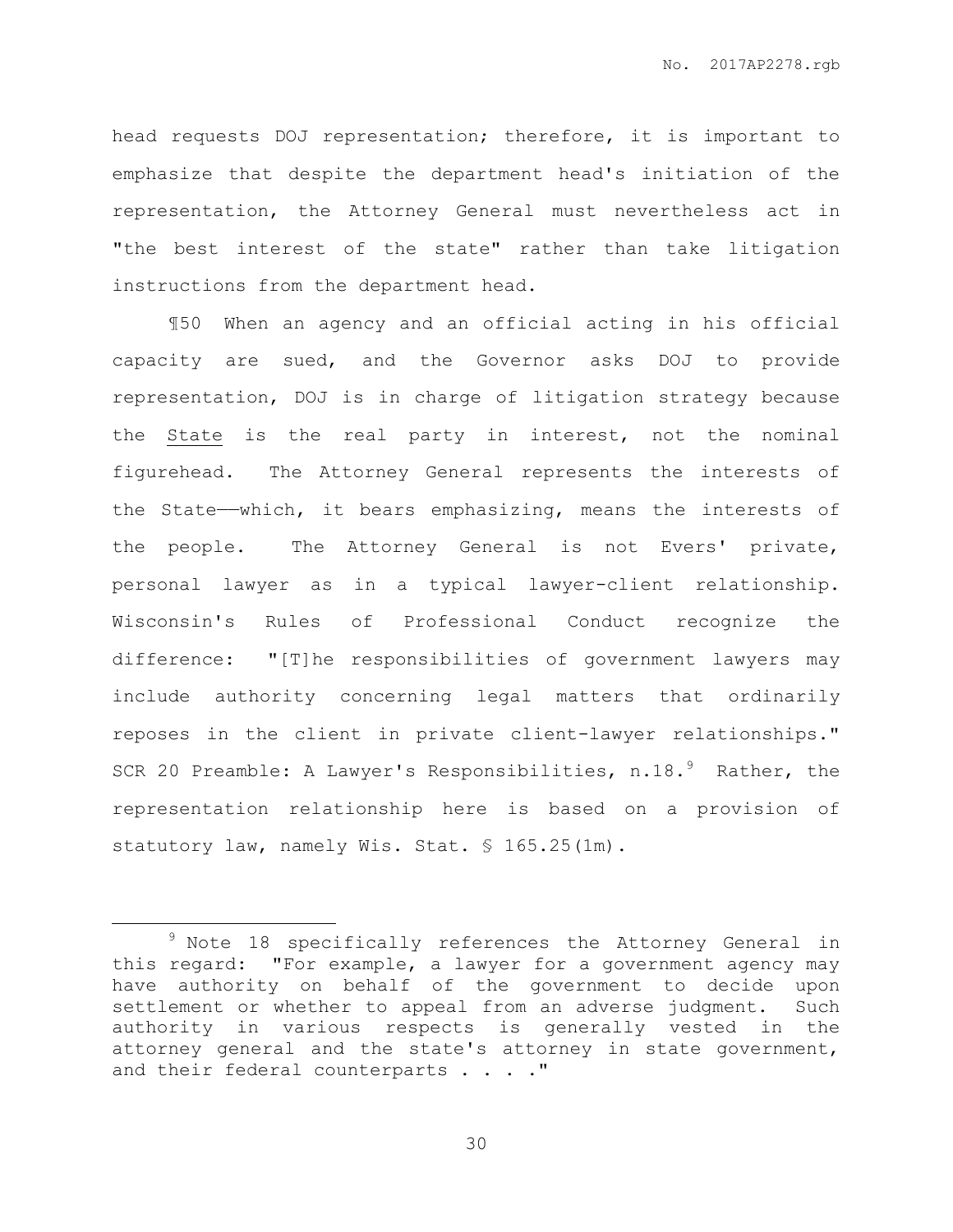¶51 The legislature also enacted Wis. Stat. § 14.11(2)(a)2 to allow for "special counsel" in certain circumstances, i.e., when the Attorney General has an interest truly adverse to the State, which is not the case here. Id. (allowing the Governor to appoint "special counsel" "[t]o act instead of the attorney general in any action or proceeding, if the attorney general is in any way interested adversely to the state"). In this case, Evers did not make a request for "special counsel" under Wis. Stat. § 14.11(2)(a)2 despite emails between DPI and DOJ lawyers discussing that option.

¶52 If Evers does not like the statutes prescribing this representation scheme, he should take it up with the legislature to amend them. Until then, he is bound by the statutes as currently written. The law requires the Attorney General to represent Evers and DPI. The majority permits Evers to exercise unbridled, independent litigation authority in his own interests rather than the interests of the people of Wisconsin. The majority's extraordinary exercise of its superintending authority elevates the Superintendent and his department to a specter fourth branch of Wisconsin government. The constitution does not authorize this representation. The statutes prohibit it. The majority errs in disregarding both.

 $$153$  I concur in part and dissent in part.<sup>10</sup>

 $\overline{a}$ 

<sup>&</sup>lt;sup>10</sup> I would follow the United States Supreme Court practice when DOJ's position on representation is a confession-of-error. In this case, I would appoint DPI lawyers as amicus and have them submit briefs and argue the adversarial position asserting the unconstitutionality of Act 57.